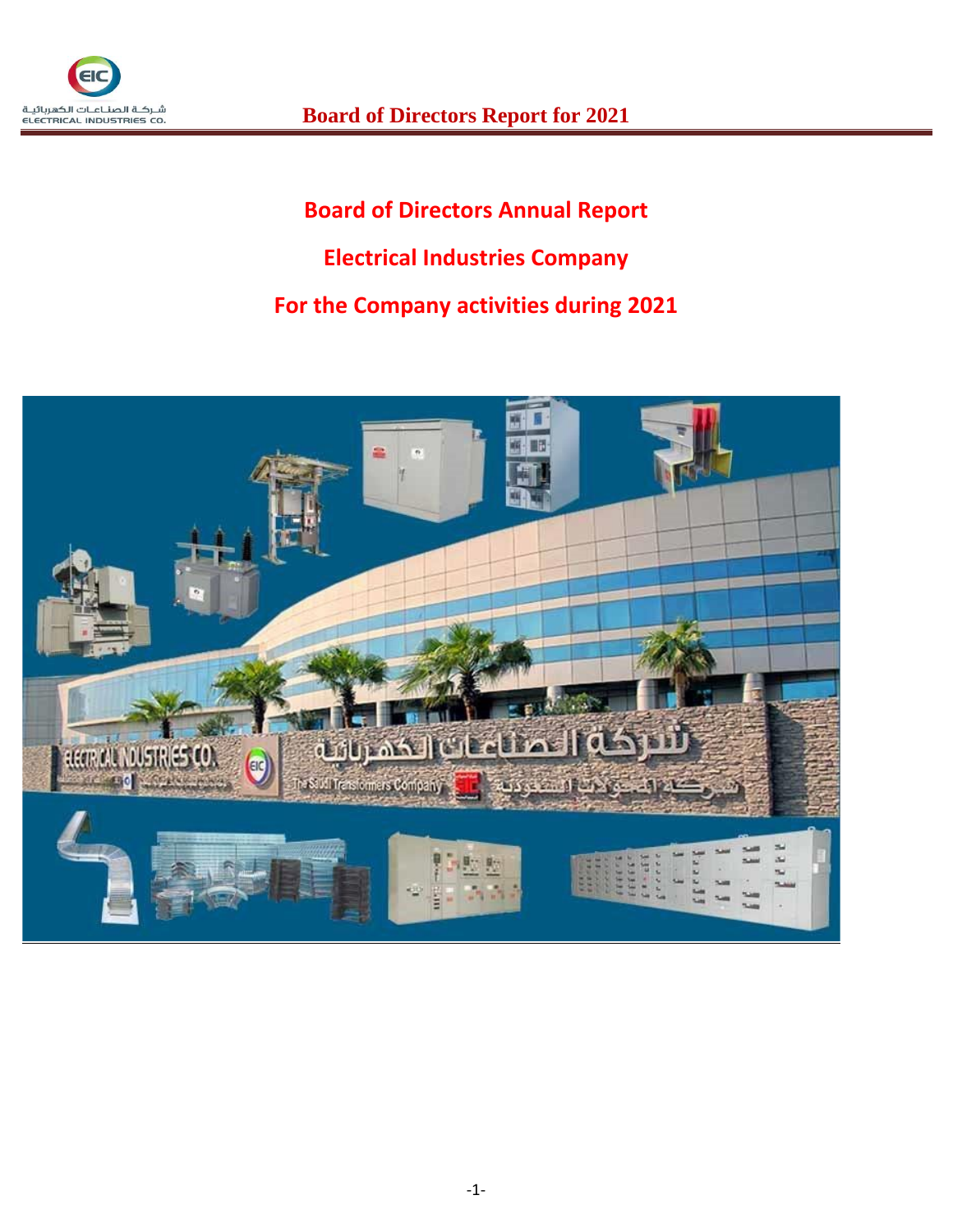

- The content:
	- 1- Establishment and Activities
	- 2- Company's plans and Future expectations
	- 3- Risks associated with the Co business
	- 4- Assets, Liabilities, and the results
	- 5- Geographical analysis of revenue
	- 6- Clarifications of any substantial differences in operational results
	- 7- Clarifications of any inconsistency with the Standards approved by SOCAPA
	- 8- List of the Company's subsidiaries
	- 9- Details of shares and debt instruments
	- 10- A Description of Dividend policy
	- 11- A description of any interest in a class of voting shares held by persons other than (company's directors, senior executives and their relatives) who have notified the Company with their holding pursuant to Article 67 of the Rules of the offer of securities and continuous obligation, together with any change to such interests during the last fiscal year.
	- 12- Ownership of 5% and more and the percentage of change.
	- 13- A description of any interest, contractual securities or rights issue of the Board Members and Senior Executives and their relatives on shares or debt instrument of the Company or its affiliates, and any change on these interests or rights during the last fiscal year.
	- 14- Information on any Loans.
	- 15- A description of a class and number of any convertible debt instruments or contractual securities or preemptive rights or similar rights issued or granted by the Company during the last fiscal year, as well as stating any compensation obtained by the Company in this regard.
	- 16- A description of conversion or subscription rights under any convertible debt instruments, or contractual based securities, warrants or similar rights issued or granted by the Company.
	- 17- Description of any redemption, purchase or cancellation by the Company to any redeemable debt instruments and the value of such outstanding securities, distinguishing between those listed securities purchased by the company and those purchased by its affiliates
	- 18- The formation of the board and classification of its members
	- 19- Name, Qualifications and experience of the Board, Committee Members, and Executive Management.
	- 20- Names of the companies inside and outside the Kingdom in which a Board member is a member of current or previous Board member or manager
	- 21- The Board meetings and the attendance record.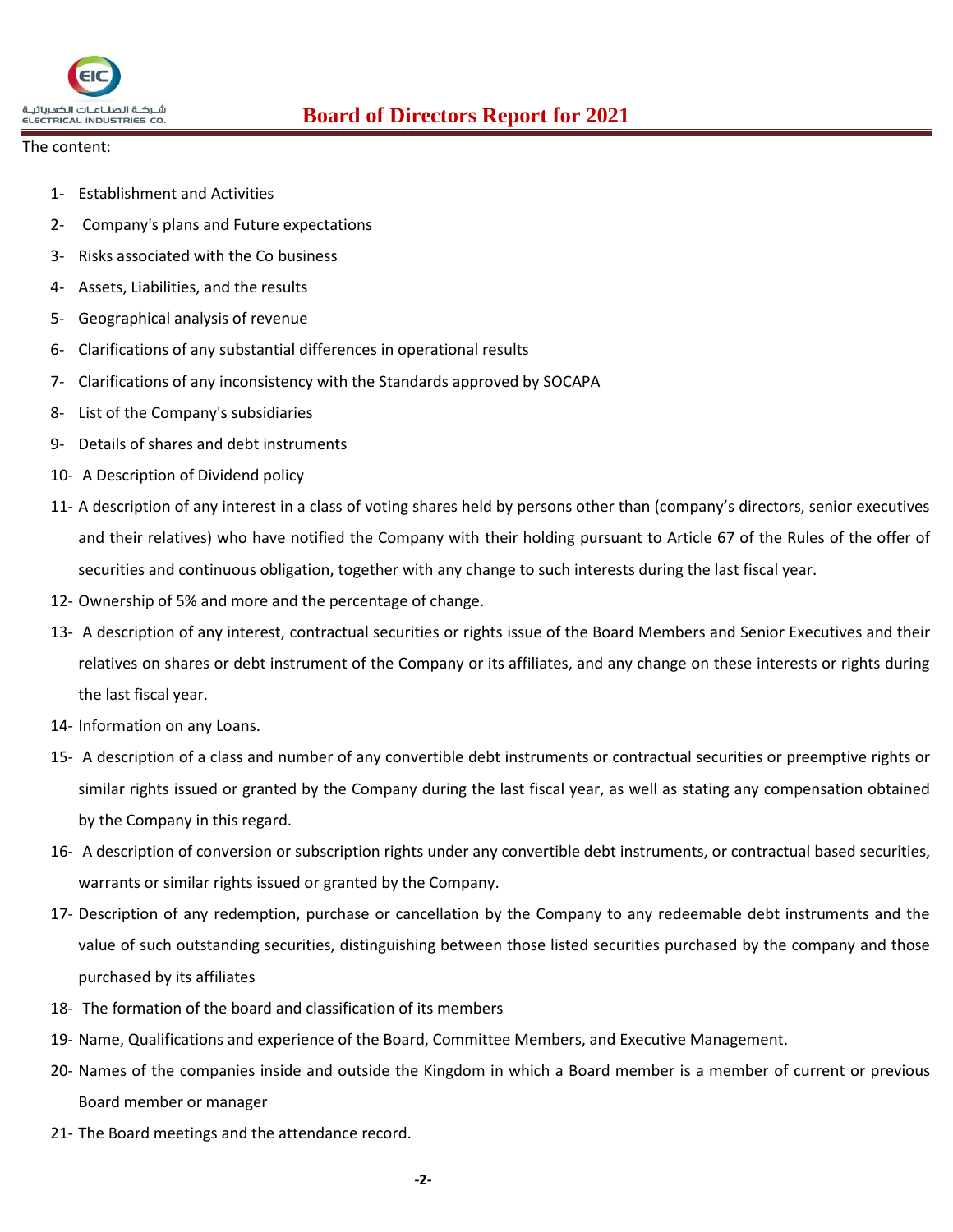

- 22- General Assembly Meetings
- 23- Registry Shares
- 24- Description of any transaction between the Company and any related party
- 25- Contracts and businesses to which the company is a party and in which a board member, senior executives or any person related to any of them has an interest in such contracts and businesses.
- 26- The remuneration of the Board, Committees and Executive Management
- 27- Waiver of Remuneration
- 28- Waiver of dividends
- 29- A statement of the value of any paid and outstanding statuary payment.
- 30- A statement of a value of any investment made or any reserves set up for the benefit of the employees of the Company.
- 31- The Board of Directors declarations
- 32- The External Auditors report reservations of the annual financial statement.
- 33- The Board of Directors recommendation to replace the External Auditor before the end of its term.
- 34- The Audit Committee's recommendation on the need for appointing an Internal Auditor
- 35- The Audit Committee's recommendations with conflict with the Board resolutions.
- 36- A brief description of the competencies and duties of the committees.
- 37- Any punishment, penalty, precautionary procedures, or preventive measure imposed on the Company.
- 38- The results of the Annual review of the effectiveness of the internal controls procedures of the Company.
- 39- Communication with the shareholders'
- 40- The procedures taken by the board to inform its members, especially the none-executives of the shareholder's suggestions and remarks on the company and its performance.
- 41- Disclosure of the details of treasury shares held by the Company and the details of use such shares,
- 42- Governance of the Company
- 43- The Board recommendation to the General Assembly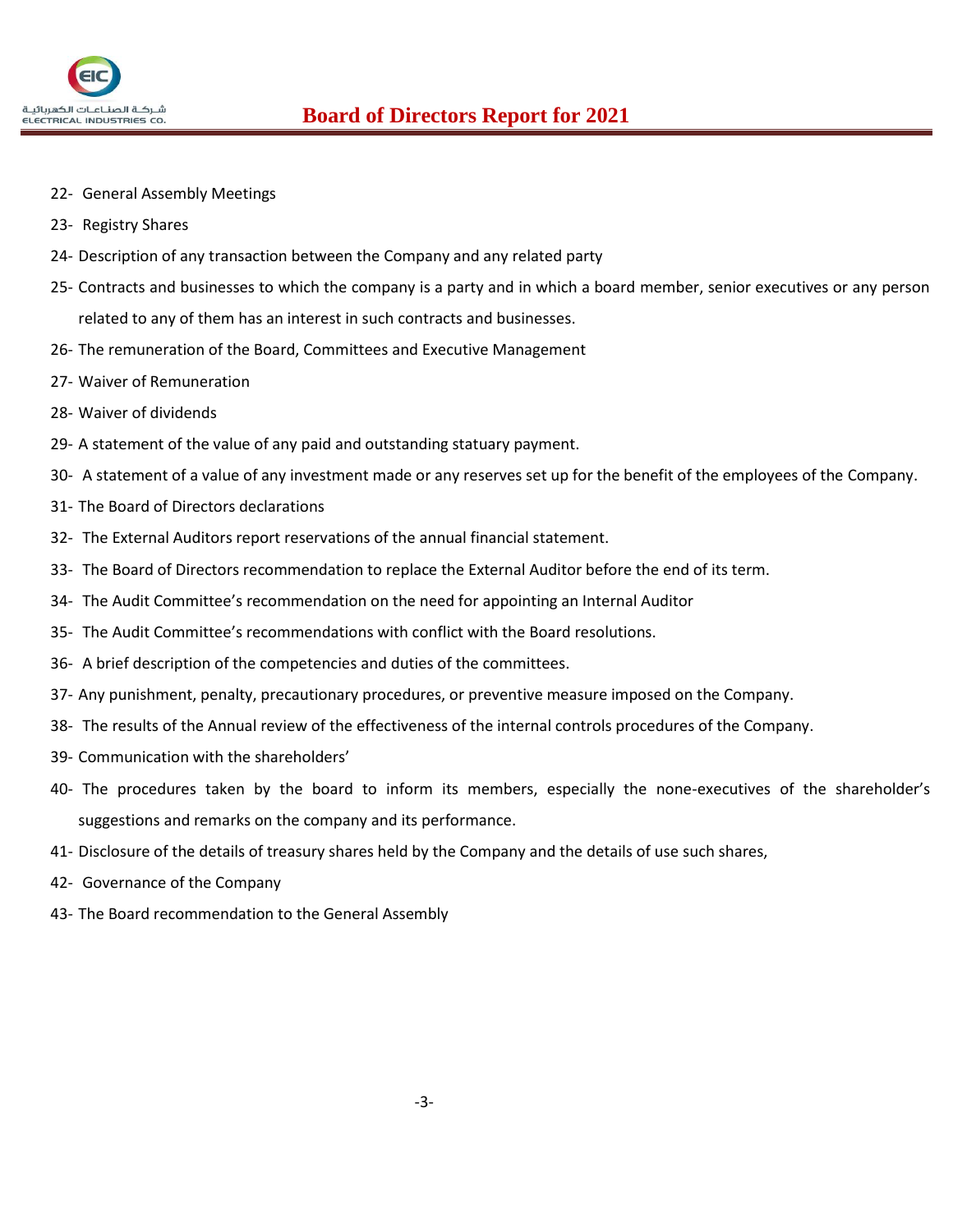

# **VISION**

"To be recognized by our stakeholders as one of the leading and accomplished electrical distribution & Power products manufacturer in the MENA and Europe"

## **MISSION**

- Pursue growth and business development opportunities in the Power Sector to maximize our market share and return on investment while committing to Corporate Social Responsibility.
- Provide high quality power solution with market competitive prices while implementing safe, healthy and environment friendly measures.
- Attract nationals and develop our human capital by providing them with training and sustainable growth opportunities.

## **The Board of Directors:**

**The Chairman of the Board:**

**Mr. Yousef Ali Zaid ALQuraishi**

**Vice Chairman of the Board:**

**Eng. Mahmoud Mohamad ALToukhi**

**The Members:**

- **Mr. Faisal Saleh ALQuraishi**
- **Mr. Fahad Saad ALTuwaijri**
- **Mr. Bader Ibrahim ALSwaillem**
- **Mr. Jameel Abdulllah ALMolhem**
- **Mr. Sattam Abdulaziz ALZamil**
- **The Managing Director**
- **Eng. Tariq Mohamad ALTahini**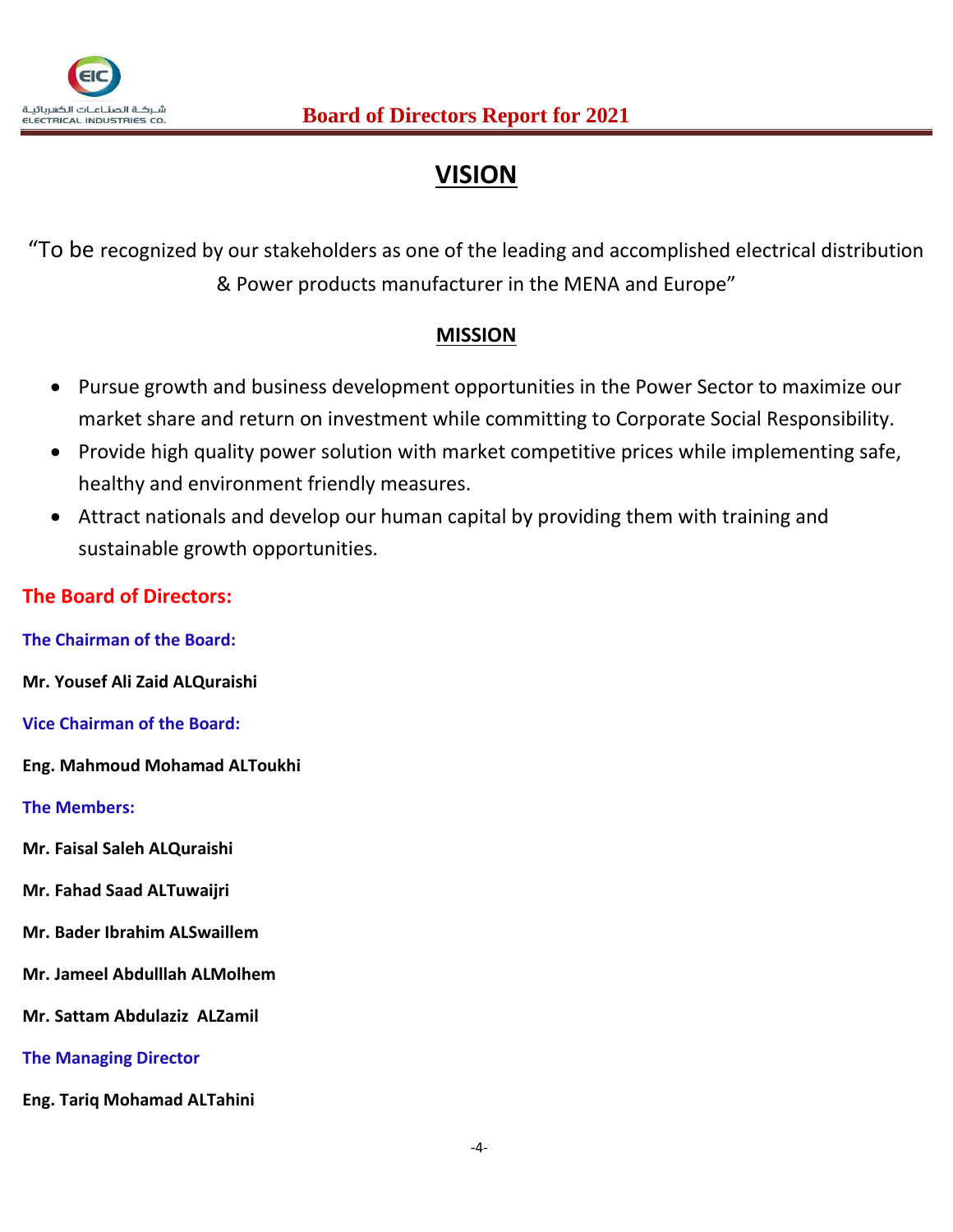

# $\frac{1}{\text{Euler}}$ شركـة الصناعـات الكعربائيـة **Board of Directors Report for 2021**

#### **Chairman's Message**

## **Dear shareholders of Electrical Industries Company,**

The Board of directors of EIC is pleased to present to its shareholders' the Annual Report for the financial year ended in 31<sup>st</sup> of Dec.2021. The Report has been prepared as per the requirements of Corporate Governance regulations issued by CMA, Companies Law, and the bylaws of the Company.

The report presents information about the Company activities, its performance, future, efforts exerted to develop the shareholders' rights and to support the manufacturing of electrical equipment in Kingdom of Saudi Arabia as according to the final accounts and financial position for the fiscal year ended on 31 Dec 2021.

The board wishes to confirm its keenness to follow up and implement the company's strategic plans, monitor the market situation, and enhance the company's competitiveness to preserve the shareholders rights and to ensure the sustainability of the Company's operation.

I sincerely thank you for your trust in the board of directors, as well as my fellow board members for their directions and efforts. I also thank the executive management for the sincere efforts, looking forward to more achievement and success in 2022.

> **Yousef Ali ALQuraishi Chairman of the Board**

> > -5-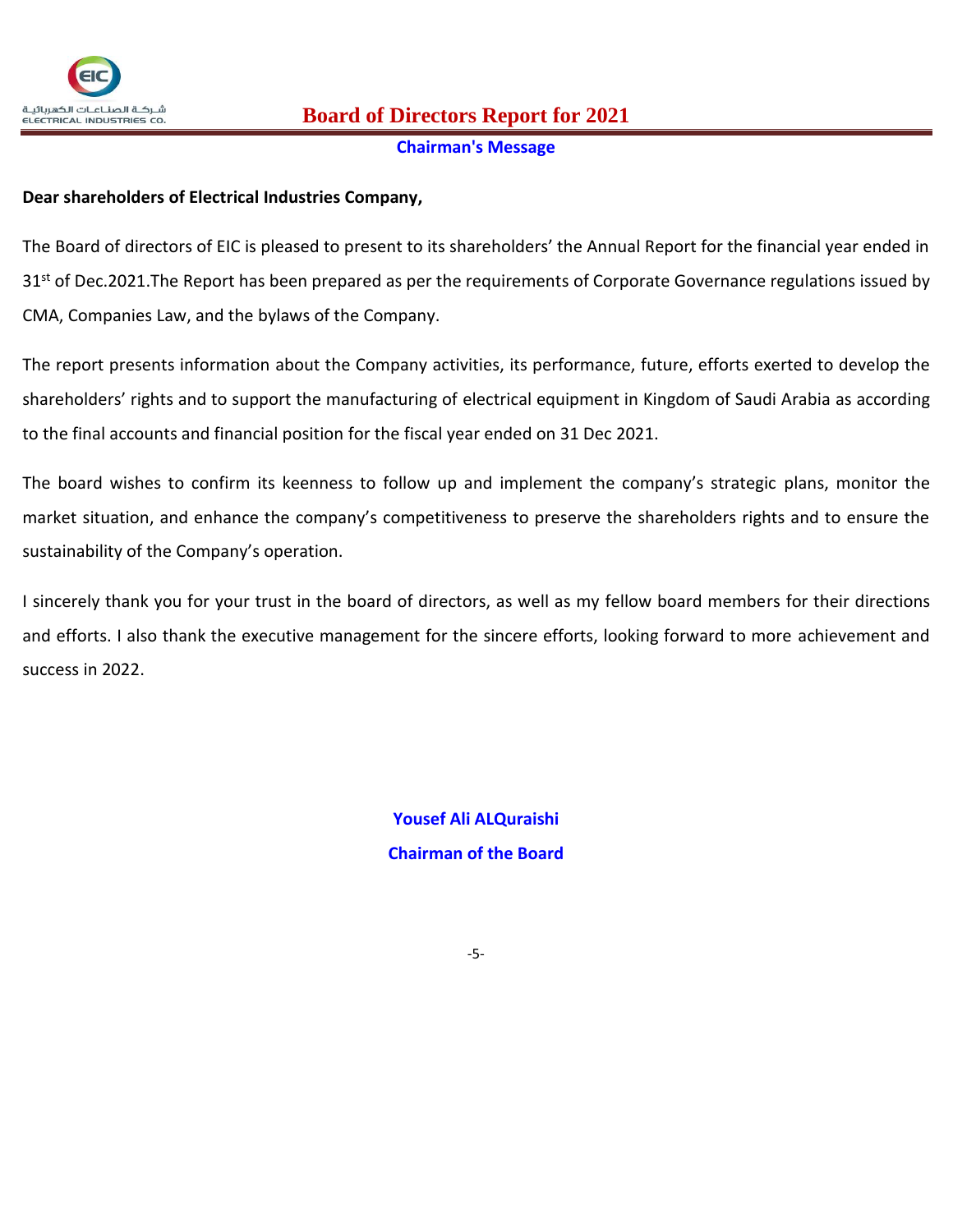

## **Managing Director's speech**

I would like to thank the Board of directors, stakeholders, executive management, and employees of the Company for their efforts, which have contributed to the company's performance. Also, I would like to extend my thanking to the shareholders for their confidence in the executive management.

During 2021, the market has improved due to increase in the local demand in most sectors due to infrastructure projects, which had a positive impact on national companies, in addition to the Government support for the national factories and local content which is one of the pillars of 2030 visions.

The company was able to achieve good results for the second consecutive year with total sales amounted to SR (770,7) Million compared to SR (648,7) Million in 2020 with an increase of (19%), the net profit amounted to SR(48,845) Million compared to SR (23,923) Million in year 2020 with an increase of (114%) .

As part of the company's strategic plan to diversify and expand its products base, the company has manged to finalize the acquisition of CG assets in Belgium and establish a new Company in Belgium Under "Pauwels Trafo" which will allow the company to provide the technical support for its subsidiaries and opening new markets.

The company will continue its efforts and plans to open new markets, increase exports, and increase the customer's base. The company is also working to optimize its resources and factories, to improve operating efficiency and rationalize costs to make its products more competitive.

In conclusion, I reiterate my thanks to everyone for their contribution, and we look forward to further success in 2022.

**Tariq Mohammed Al-Tahini Managing Director &CEO**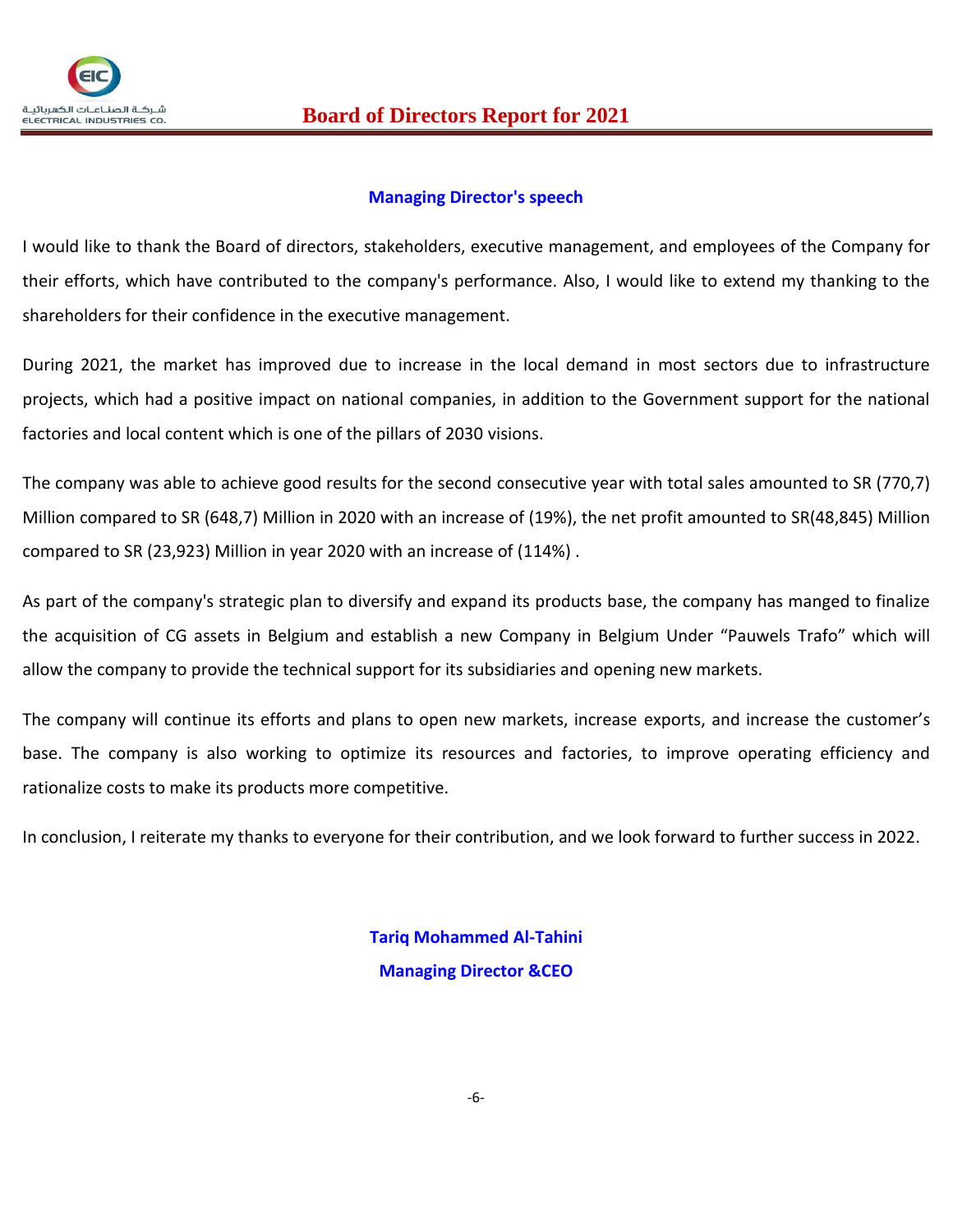### **1- Establishment and Activities**

## **A- Establishment:**

Electrical Industries Company was established as a Saudi joint stock company registered in the Kingdom of Saudi Arabia by the Ministerial Decree No. 198/Q dated 25/7/1428H corresponding to 7/8/2007G under the Commercial Register No. 2050056359 dated 22/8/1428H corresponding to 4/9/2007G issued in Dammam.

The current share capital of the Company is SR (450) Million consisting of (45) Million ordinary shares, with a nominal value of SR (10) each.

On 22/9/2014, the Capital Market Authority has approved to list (13,500) Million shares which represents 30% of the Company shares to the public. The Company was listed in Saudi Market Exchange (Tadawul) on 7/12/2014.

## **B- Activities**

The Company conducts its activities in the field of manufacturing, assembly and repair of Electrical Distribution Transformers and Compact Substations, small and medium power Transformers, low voltage Panels, Cable Trays and Switchgears, in addition to providing technical support and service associated with these activities.

The Company's main activities is divided into four major operational processes:

- 1. Electrical Transformers: Manufactured by STC, WESCOSA and SPTC.
- 2. Low and medium voltage Switchgears manufactured by WESCOSA, which manufactures and supplies a wide range of medium and low voltage switchgears, low voltage distribution panels/boards, motor control centers, switch racks, panel boards, cable bus and bus ducts, relays and protection panels.
- 3- Cable trays are being manufactured by WESCOSA
- 4- Services and maintenance provided by WESCOSA, which offers after sales services for low and medium voltage switchgear products. The division provides maintenance, repair, inspection, upgrade, study of products, electrical and mechanical systems and related works. It also provides test services for electrical equipment on site.

**The following table shows the impact of the major activities in the volume of the company business and its contribution to the results.**

| <b>Activities</b>                     | Revenue     | Percentage% |
|---------------------------------------|-------------|-------------|
| <b>Transformers &amp; Substations</b> | 536,009.520 | 69%         |
| Switchgears                           | 107,025,631 | 14%         |
| <b>Cable Trays</b>                    | 52,094,814  | 7%          |
| <b>Service&amp; Automation</b>        | 75,557,945  | 10%         |
| Total                                 | 770,687,910 | 100%        |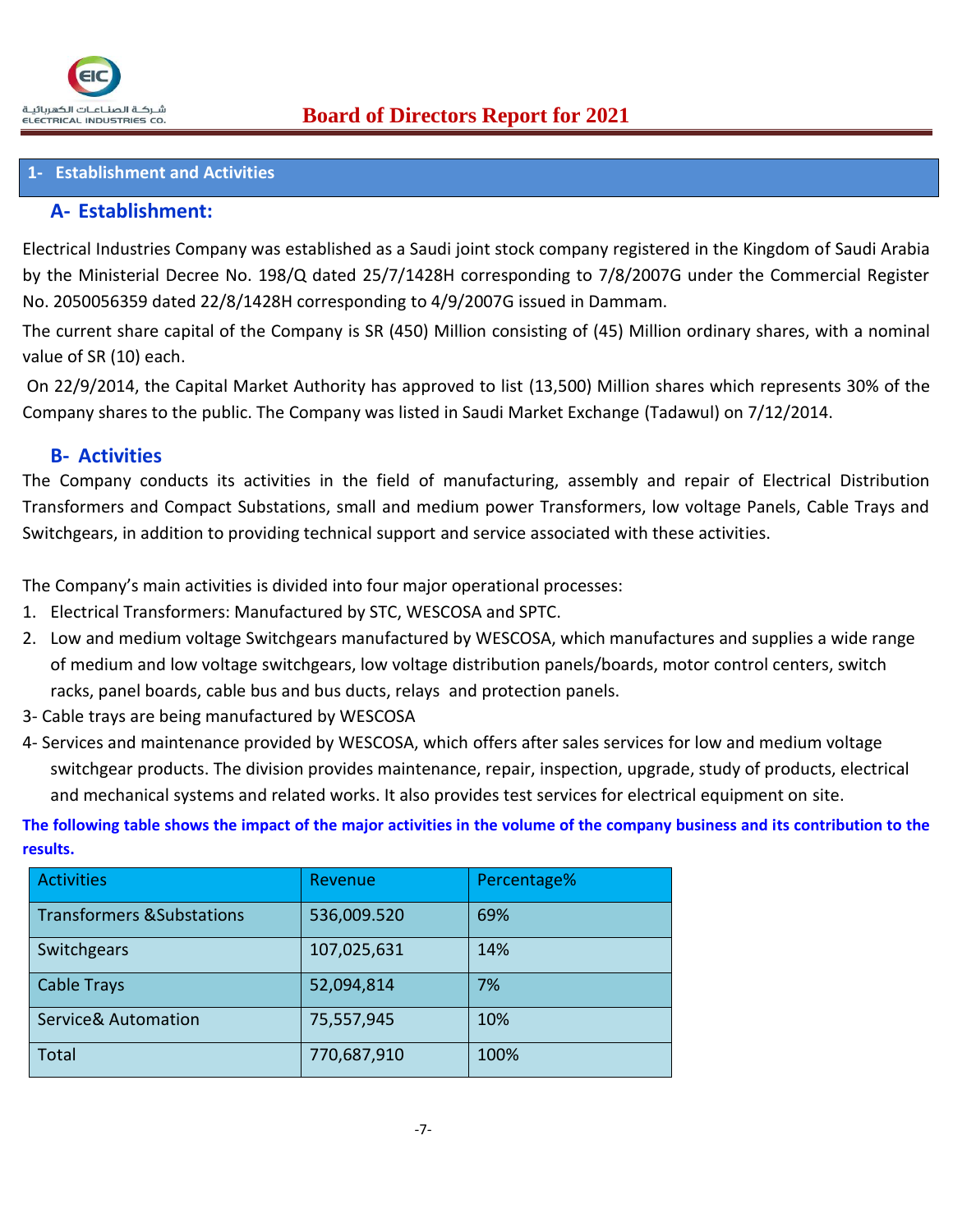

#### **2- Summary of the main achievements, operations, and Future plans.**

#### **Below are the main achievements during 2021**:

- EIC was able to conclude the acquisition of CG Co in Belgium and establish a new company "Pauwels Transformers Co." in Belgium.
- EIC was able to maintain a backlog of more than SAR 1B for the coming years as end of Dec 2021.
- EIC was able to achieve 19% growth in revenue in 2021 compared with 2020.
- Achieved an increase in IKTVA (in Kingdom Total Value Add) ratio (47%).
- Executed first construction contract with Saudi Aramco as a contractor under one of its subsidiaries.
- Executed 230 KV GIS and Cables testing at the site by the company's machines and manpower for the first time.
- Manufactured and successfully type tested 8.6 MVA Inverter Transformer for Renewable Solar Application.

The company will continue its plans to improve the performance and increase production efficiency, however it is difficult to predict the company's results during 2021 and the upcoming years, due to local and regional market situation and the low or high level of local and regional demand. In addition of the high increase of raw materials and the cost of shipment.

The company's strategy aims to strengthen its financial position, increase its market share, meet the requirements of its customers, and achieve suitable return to its shareholders, through continuous improvement and development of its products, expand and diversify its activities.

The company is currently targeting regional markets to export its products. The company also increases its sales from the most profitable products and services as much as possible in view of the market situation.

The company's strategy also aims to diversify the product base in current activities and enter into partnerships and agreements with companies that have activities complementary or similar to the company's products.

-8-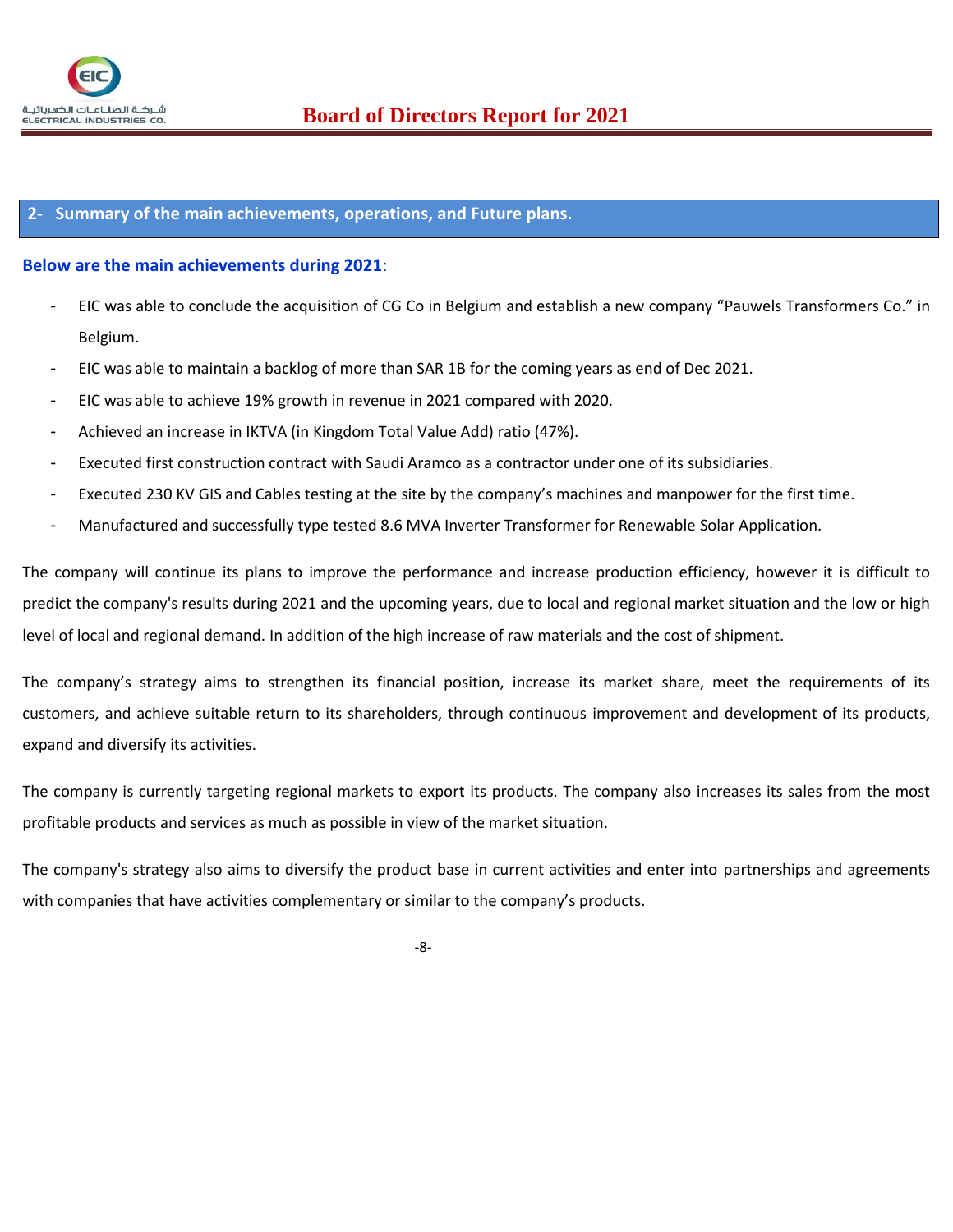

## **The main events during 2021.**

| <b>Serial</b>   | <b>The event</b>                                                                                                                   | 2021       |
|-----------------|------------------------------------------------------------------------------------------------------------------------------------|------------|
| $\mathbf{1}$    | EIC announcement of the Annual financial results for the period ending on<br>31 Dec 2020                                           | 16/3/2021  |
| $\overline{2}$  | EIC announcement for Cash Dividends Distribution for year 2020                                                                     | 17/3/2021  |
| $\overline{3}$  | EIC announcement to invite its shareholders to attend the General<br>Assembly meeting.                                             | 5/4/2021   |
| $\overline{4}$  | EIC announcement on the latest development of acquisition of CG Belgium<br>and establishment of a limited Liability Co in Belgium. | 18/4/2021  |
| 5               | EIC announcement of the results of the General Assembly meeting                                                                    | 27/4/2021  |
| $6\phantom{1}6$ | EIC announcement on its Interim financial results for the period ending in<br>31 March 2021                                        | 4/5/2021   |
| $\overline{7}$  | EIC announcement on opening the nomination for the board of directors'<br>membership for the next term                             | 16/6/2021  |
| 8               | EIC announcement on its Interim financial results for the period ending on<br>30 June 2021                                         | 11/8/2021  |
| 9               | EIC announcement to invite its shareholders to attend the General<br>Assembly meeting.                                             | 15/8/2021  |
| 10              | EIC announcement on the results of the General Assembly meeting                                                                    | 8/9/2021   |
| 11              | EIC announcement on the formation of the Board of Directors and the<br>committees for the new term.                                | 13/9/2021  |
| 12              | EIC announcement of its Interim financial results for the period ending on<br>30 Sept. 2021                                        | 26/10/2021 |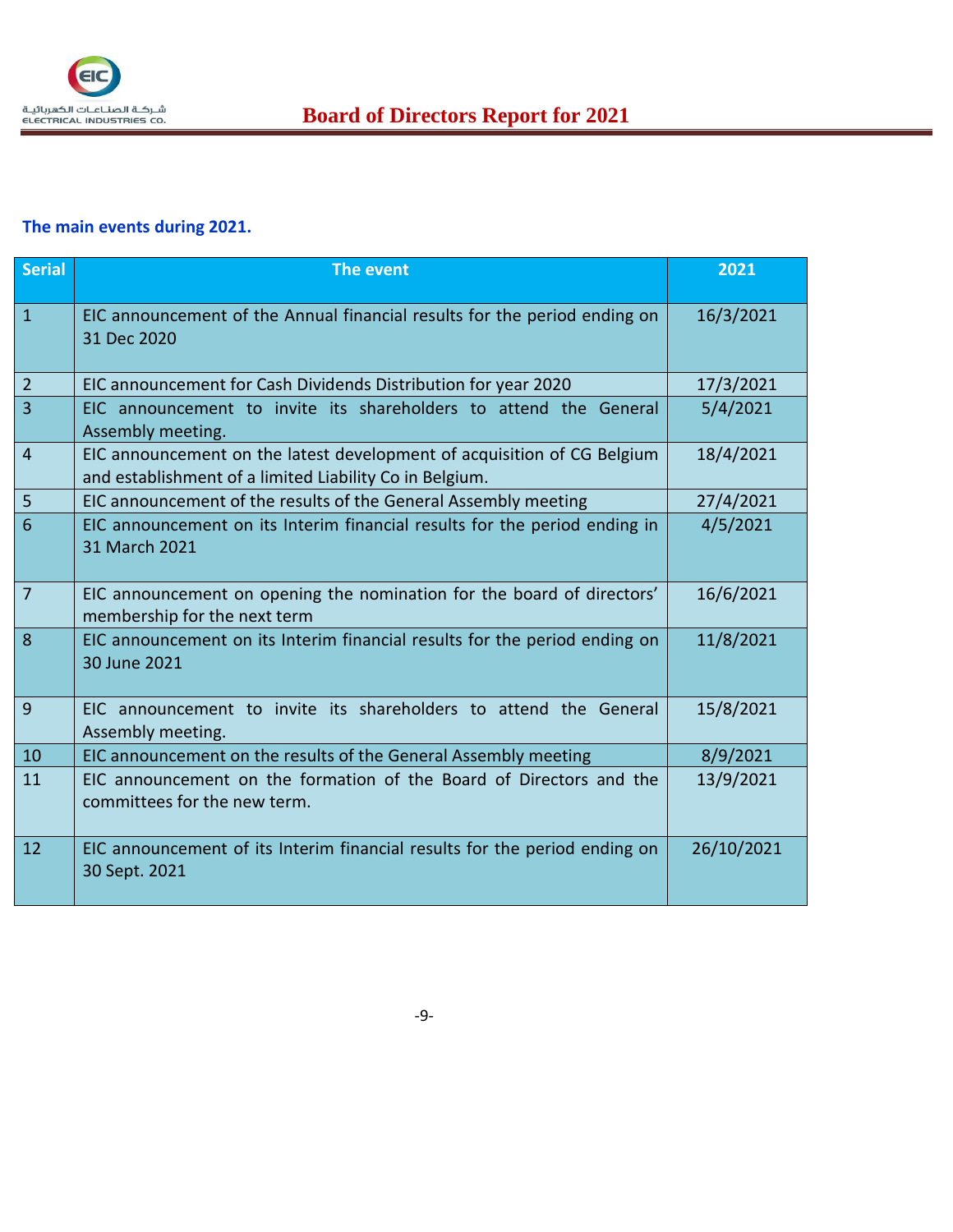#### **3- Risk Factors**

#### **1) Competition**

The company operates in a sector characterized by severe competition in the local and regional markets, and this competition has increased after the decline in demand for most products, especially distribution Transformers and Substations. This change in the competitive environment, if not accompanied by growth in local demand or entering new markets, will lead to more decrease in sales and profit margins. To meet this risk, the company maintains its customers base, working with new customers in local and regional markets and continues its plans to rationalize the cost and expenses to enhance its competitiveness.

#### **2) Operational risks**

Some production lines may be shut down because of emergency actions or due to low demand. The company has developed several certified suppliers to supply the required parts that contribute to compensate for the interruption of production lines. The company also has production lines that can compensate the production of suspended lines, thereby reducing the potential risk. **3**) **Risks of raw material price fluctuations** 

Raw materials represent a large percentage of the cost components of the company's products; therefore, the company may be exposed to fluctuations in the prices of major raw materials as a result of global economic pressures. To reduce these risks, the Company strives to minimize its effects by closely monitoring the volatility of raw material prices in local and international markets.

#### **4) Compliance risk**

The Company is committed to comply with the rules and regulations issued by the relevant authorities. As these regulations are constantly subject to amendment, non-compliance with the updated regulations exposes the company to the risk of penalties and fines. In response to these risks, the company is constantly keeping pace with the changes and amendments issued by the relevant authorities to be aware of the requirements. The company also contacts the regulatory bodies for any clarification.

#### **5) Zakat Risk**

During 2020, the Group received additional zakat and withholding tax assessments for the years from 2015 to 2018 amounting to SR 6.4 million and SR 1.3 million, respectively. The Group filed appeals against such assessments with Zakat, Tax and Customs Authority ("ZATCA"), and as a result ZATCA accepted the appeals for 2015 and 2017 in full, with partial acceptance of 2016 and 2018 appeals. Accordingly, the Group has filed appeals against such revised assessments related to 2016 and 2018 with the General Secretariat of Tax Committees relating to additional zakat and withholding tax assessments of SR 6.2 million and SR 0.4 million, respectively.

During 2021 the Committee for Resolution of Tax Violations and Disputes of the General Secretariat of Tax Committees issued its decision reducing the Zakat and withholding tax due to SR 3.9 million and SR 0.08 million, respectively. The company appealed this decision in front of The Appeal Committee for Tax Violations and Disputes and a decision is yet to be issued.

The Group believes that their contentions are in accordance with the applicable ZATCA regulations, and no material liability will arise upon finalization of such assessments. Accordingly, no provision for such outstanding assessments has been made in the accompanying consolidated financial statements for the year ended 31 December 2021.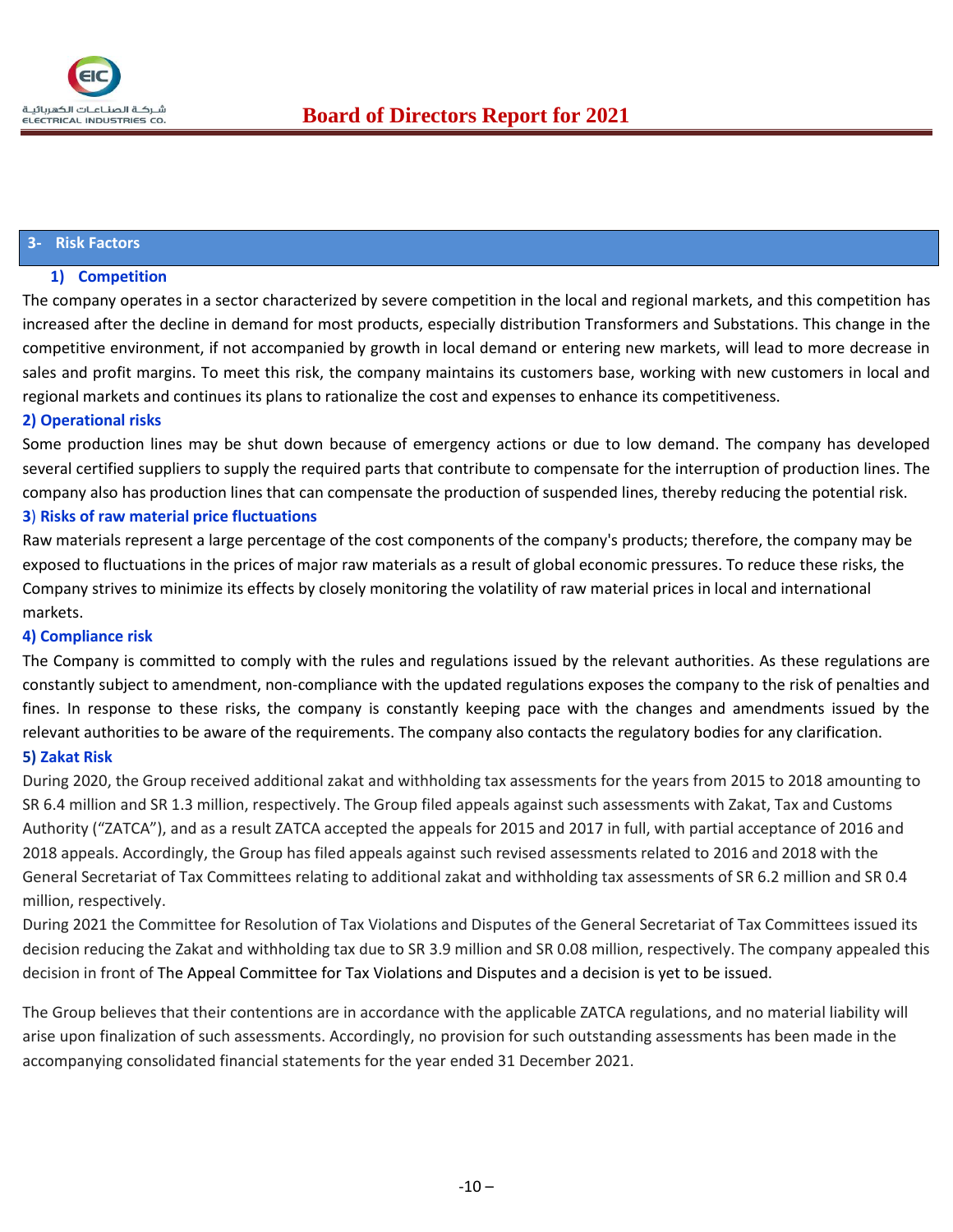

#### **5) Financial Risk Factors**

The Group's activities expose it to a variety of financial risks including the effects of changes in market risk (including currency risk, fair value and cash flow interest rate risk and price risk), credit risk and liquidity risk. The Group's overall risk management program focuses on the unpredictability of financial markets and seeks to minimize potential adverse effects on the Group's financial performance. Risk management is carried out by the management under policies approved by the Board of Directors.

The Board of Directors has overall responsibility for the establishment and oversight of the Group's risk management framework. The Board is responsible for developing and monitoring the Group's risk management policies.

The Group's risk management policies are established to identify and analyses the risks faced by the Group, to set appropriate risk limits and controls, and to monitor risks and adherence to limits. Risk management policies and systems are reviewed regularly to reflect changes in market conditions and the Group's activities. The Group, through its training and management standards and procedures, aims to develop a disciplined and constructive control environment in which all employees understand their roles and obligations.

The Group's Audit Committee oversees how management monitors compliance with the Group's risk management policies and procedures and reviews the adequacy of the risk management framework in relation to the risks faced by the Group. The Audit Committee is assisted in its oversight role by Internal Control department. Internal Control department undertakes both regular and adhoc reviews of risk management controls and procedures, the results of which are reported to the Audit Committee.

#### • **Currency risk**

Currency risk is the risk that the value of a financial instrument will fluctuate due to changes in foreign exchange rates. The Group's transactions are primarily in Saudi Riyals, United States Dollars (USD), United Arab Emirates Dirhams (AED) Euros (EUR), British pound sterling (GBP) and Kuwaiti Dinar (KWD). Since Saudi Riyal is pegged to United States Dollars, management of the Group believes that the currency risk for the financial instruments is not significant. The fluctuation in exchange rates against Euro are monitored on a continuous basis.

#### • **Fair value and cash flow interest rate risk**

Interest rate risk is the risk that the value of a financial instrument will fluctuate due to changes in market interest rates. The Group borrows at interest rates on commercial terms.

Borrowings issued at variable rates expose the Group to cash flow interest rate risk. The fixed rate borrowings carried at amortized cost are not subject to interest rate risk, since neither the carrying amount nor the future cash flows will fluctuate because of a change in market interest rates. Hence, the Group's exposure to fair value interest rate risk is not material.

#### • **Price risk**

The risk that the value of a financial instrument will fluctuate as a result of changes in market prices, whether those changes are caused by factors specific to the individual instrument or its issuer or factors affecting all instruments traded in the market. The Group's financial assets and liabilities are not exposed to price risk.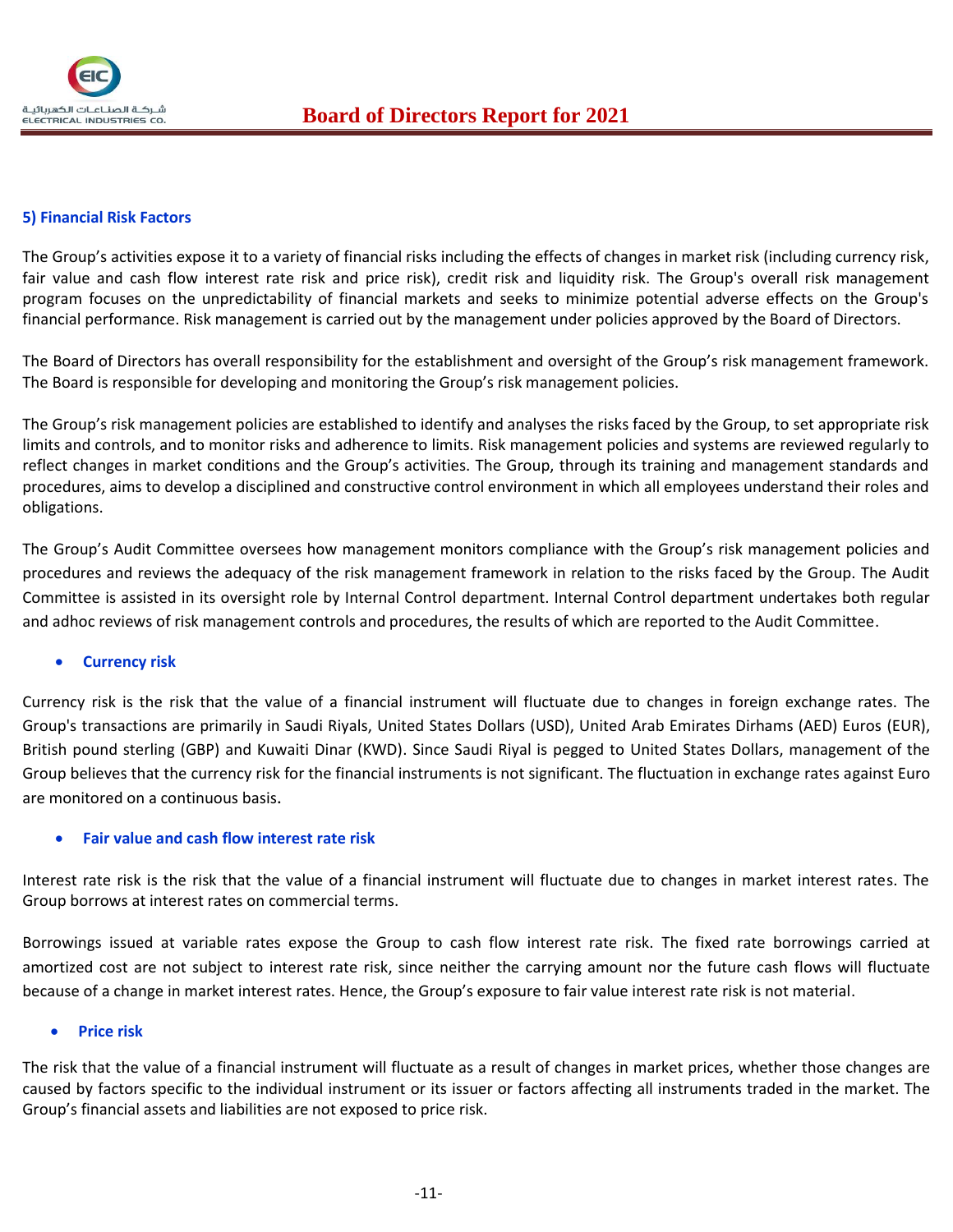

#### • **Credit risk**

Is the risk that one party will fail to discharge an obligation and cause the other party to incur a financial loss.

The Group assumes that the credit risk on a financial instrument has not increased significantly since initial recognition, and therefore the ECL is estimated at an amount equal to the expected credit losses for a period of 12 months, as these financial instruments are determined to have low credit risk at the reporting date.

The Group has established credit policies and procedures that are considered appropriate and commensurate with the nature and size of receivables. The Group's exposure to credit risk is influenced mainly by the individual characteristics of each customer. The demographics of the Group's customer base, including the default risk of the industry in which customers operate, has less of an influence on credit risk.

#### • **Liquidity risk**

Liquidity risk is the risk that the Group will not be able to meet its financial obligations as they fall due. The Group's approach to managing liquidity is to ensure, as far as possible, that it will have sufficient liquidity to meet its liabilities when due, under both normal and stressed conditions, without incurring unacceptable losses or risking damage to the Group's reputation.

Typically, the Group ensures that it has sufficient cash on demand to meet expected operational expenses including the servicing of financial obligations. This excludes the potential impact of extreme circumstances that cannot be reasonably predicted, such as natural disasters. In addition, the Group has access to credit facilities.

Cash flow forecasting is performed by the management which monitors rolling forecasts of the Group's liquidity requirements to ensure it has sufficient cash to meet operational needs while always maintaining sufficient headroom on its undrawn committed borrowing facilities so that the Group does not breach borrowing limits or covenants (where applicable) on any of its borrowing facilities. Such forecasting takes into consideration the Group's debt financing plans, covenant compliance and compliance with internal ratio targets.

#### • **Capital risk management**

The Group's objectives when managing capital are to safeguard the Group's ability to continue as a going concern in order to provide returns for shareholders and benefits for other stakeholders and to maintain an optimal capital structure to reduce the cost of capital.

Consistent with others in the industry, the Group monitors capital on the basis of the gearing ratio. This ratio is calculated as net debt divided by total capital. Net debt is calculated as total borrowings as shown in the consolidated statement of financial position, less cash, and cash equivalents. Total capital is calculated as 'equity' as shown in the consolidated statement of financial position plus net debt.

#### • **Fair value estimation**

Fair value is the price that would be received to sell an asset or paid to transfer a liability in an ordinary transaction between market participants at the measurement date in the principal or, in its absence, the most advantageous market to which the Group has access at that date. The fair value of a liability reflects its non-performance risk.

The Group has an established control framework with respect to the measurement of fair values. Management has overall responsibility for overseeing all significant fair value measurements, including level three fair values.

Management regularly reviews significant unobservable inputs and valuation adjustments. If third party information, such as broker quotes or pricing services, is used to measure fair values, then management assesses the evidence obtained from the third parties to support the conclusion that such valuations meet the requirements of IFRS, including the level in the fair value hierarchy in which such valuations should be classified. Significant valuations issues are reported to the Group's Audit Committee.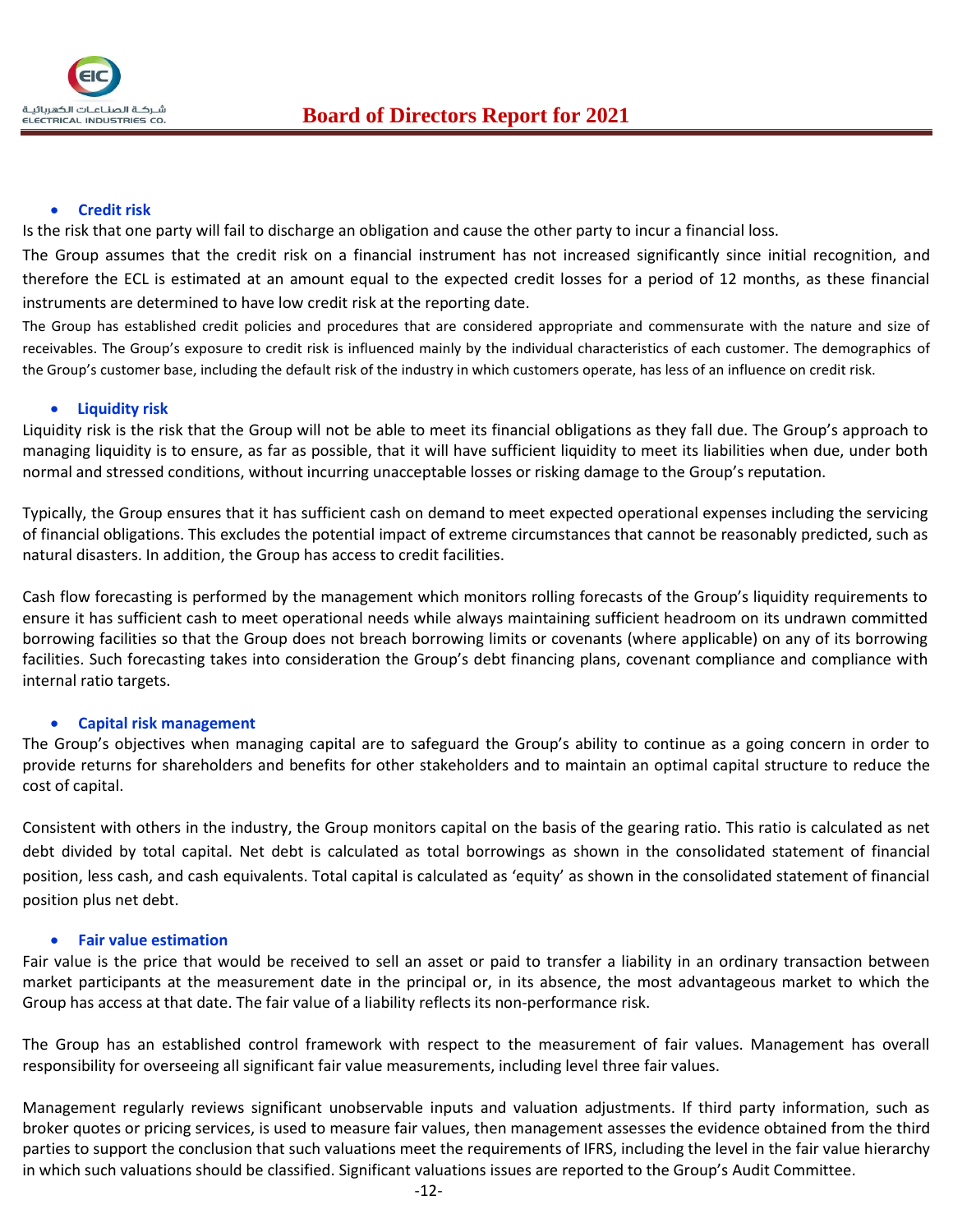## 4- **Summary of the company's assets, liabilities, and results**

#### **The following table shows the assets and liabilities for the last five fiscal years (in thousands)**

| <b>Assets &amp; Liabilities</b> | 2021      | 2020      | 2019      | 2018      | 2017      |
|---------------------------------|-----------|-----------|-----------|-----------|-----------|
| Current assets                  | 925,149   | 788,064   | 705,600   | 775,403   | 790,658   |
| Non - current assets            | 322,884   | 305,996   | 310,985   | 315,549   | 317,685   |
| <b>Total assets</b>             | 1,248,033 | 1,094,060 | 1,016,584 | 1,090,953 | 1,108,344 |
| <b>Current liabilities</b>      | 535,929   | 414,003   | 353,962   | 383,540   | 405,584   |
| Non - current Liabilities       | 124,301   | 114,541   | 110,633   | 109,494   | 68,036    |
| <b>Total Liabilities</b>        | 660,230   | 528,545   | 464,595   | 493,034   | 473,620   |
| Equity                          | 587,803   | 565,516   | 551,989   | 597,918   | 634,724   |

#### **The following chart show the Company's assets and Liabilities for the last five years:**



#### **The following chart shows the Equity for the last five years:**

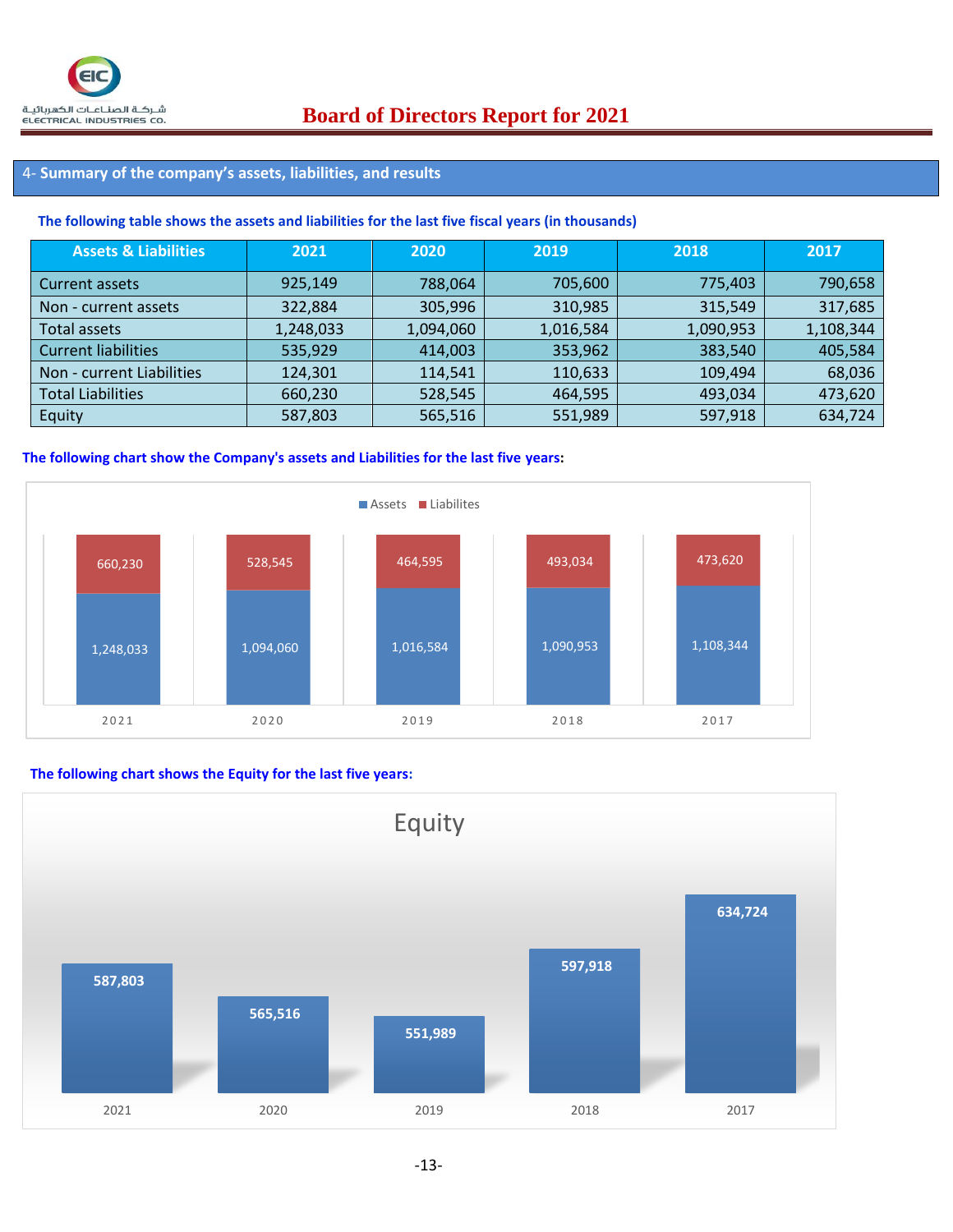

#### **Comparing the results of business:**

**The following table shows the results for the last five fiscal years (the amounts in thousands, SR)**

| <b>Profit &amp; Loss</b> | 2021'      | 2020       | 2019       | 2018       | 2017       |
|--------------------------|------------|------------|------------|------------|------------|
| <b>Sales</b>             | 770,688    | 648.686    | 577,556    | 705,556    | 869,818    |
| Cost of sales            | (621, 138) | (539, 585) | (526, 849) | (603, 418) | (708, 642) |
| Gross profit             | 149.550    | 109,100    | 50,706     | 102,469    | 161,176    |
| Net profit               | 48,485     | 23,923     | (44, 182)  | 7,113      | 57,322     |

**The following chart shows the revenue for the last five years:**



## **The following chart shows the Gross and Net profit for the last five years:**

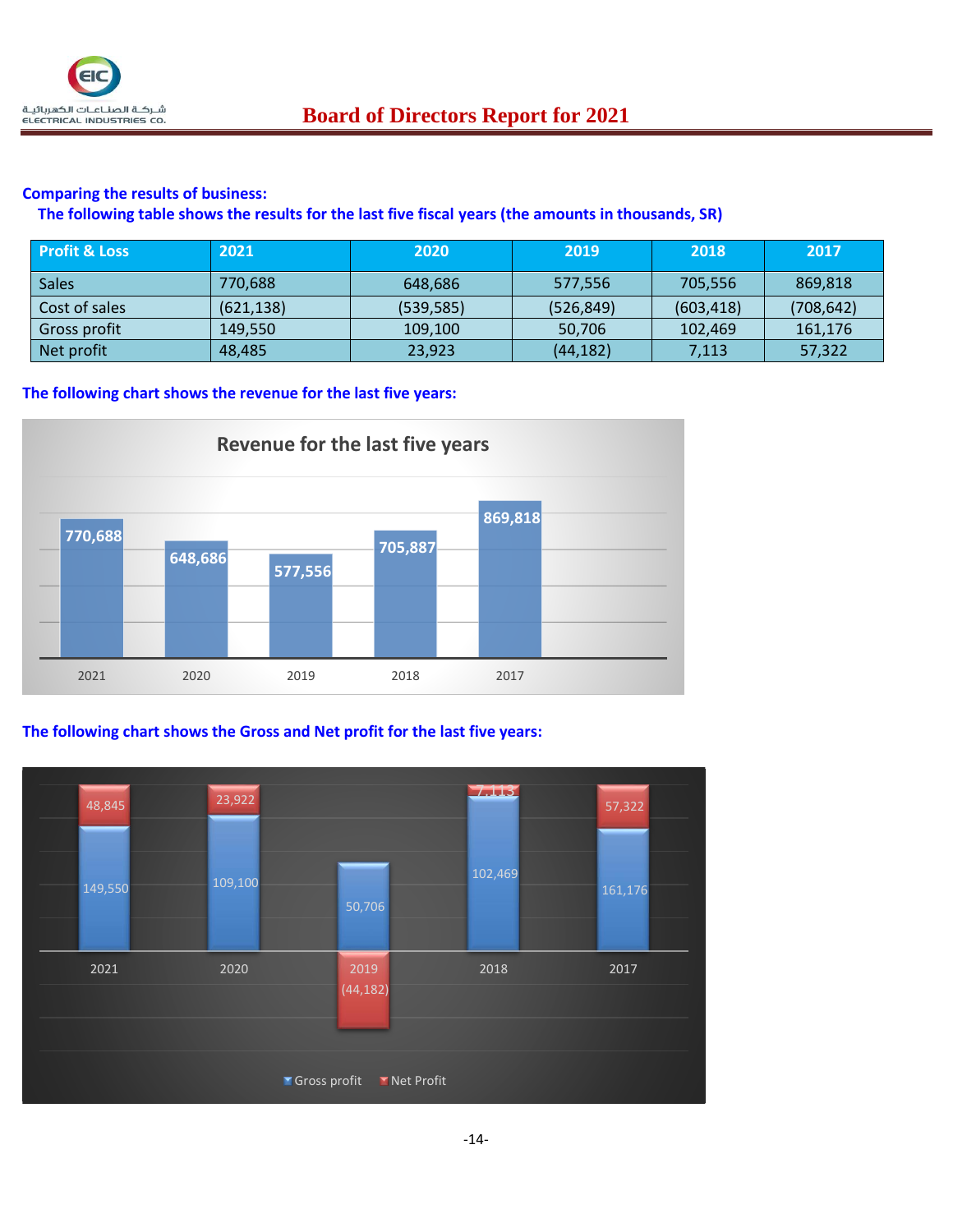## **5- Geographical analysis of revenue for the Co and its affiliates:**

#### **The following table shows the geographical analysis of the company's revenue during 2021.**

| Region                  | Revenue     |
|-------------------------|-------------|
| <b>Easterner Region</b> | 422,095,323 |
| <b>Western Region</b>   | 214,357,978 |
| <b>Central Region</b>   | 35,125,920  |
| Southern Region         | 25,110,103  |
| Northern Region         | 7,505,231   |
| Export                  | 66,493,346  |
| The total               | 770,687,910 |

**6- Clarifications of any substantial differences in operating results compared with the preceding year (in thousands, SR)**

| Statement                       | 2021       | 2020       | <b>Differences</b> | Percentage |
|---------------------------------|------------|------------|--------------------|------------|
|                                 |            |            | $(+)$ , or $(-)$   |            |
| <b>Sales</b>                    | 770,687    | 648,686    | 122,002            | 19%        |
| Cost of Sales                   | (621, 138) | (539, 585) | (81, 553)          | 15%        |
| <b>Gross Profit</b>             | 149,550    | 109,100    | (40, 450)          | 37%        |
| <b>Other Operating Income</b>   | 3,429      | 283        | 3,146              | 1112%      |
| <b>Other Operating Expenses</b> | (82, 721)  | (67, 215)  | (15,506)           | 23%        |
| <b>Operating Profit</b>         | 70,258     | 42,168     | 28,090             | 67%        |

The increase in net profit, gross profit & operating profit for the current year compared with last year is mainly attributed to Increase of sales from SAR 648,7 Million to SAR 770,7 Million. In addition to the diversification of the sold products which include products with higher profitability and better gross margins.

The increase is offset by:

- Increase in selling and distribution expenses with amount of SR 5,1 Million due to increase of sales.
- Increase in General and Administration expenses with amount of SR 8,1 Million, mainly due to expenses related to investment in Pauwels Belgium which includes legal and consultation fees and Buildings leases.
- **7- Clarifications for any inconsistency with the standards approved by the Saudi Organization for Certified Public Accountant**

The consolidated annual financial statements of the Company have been prepared in accordance with the International Financial Reporting Standards (IFRS) approved by SOCPA.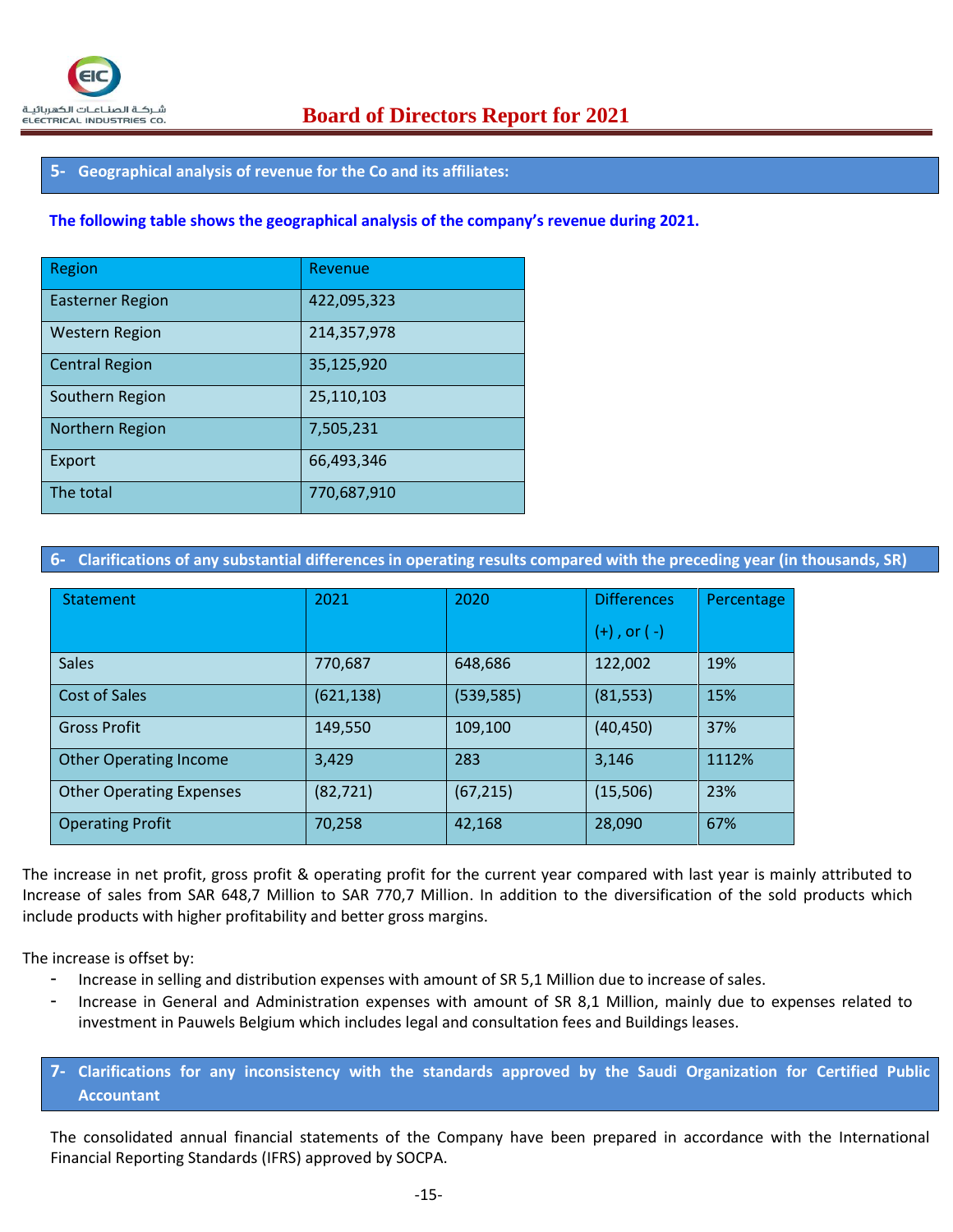

## **8- List of the Company's Subsidiaries**

| S              | <b>Name of the Subsidiary</b> | <b>Location</b>                 | <b>Main activities</b>               | <b>Ownership</b> | <b>Capital</b> |
|----------------|-------------------------------|---------------------------------|--------------------------------------|------------------|----------------|
| $\mathbf{1}$   | Saudi Transformers Co.        | <b>First Industrial City</b>    | <b>Manufacture of Distribution</b>   | 100              | SR 102,750,000 |
|                |                               | Dammam - KSA                    | Transformers, Compact                |                  |                |
|                |                               |                                 | Substations, and LV Panels           |                  |                |
| $\overline{2}$ | Waha Electric Supply Co of    | <b>First Industrial City</b>    | Manufacture of Distribution          | 100              | SR 64,000,000  |
|                | Saudi Arabia (WESCOSA)        | Dammam - KSA                    | Transformers, Substations,           |                  |                |
|                |                               |                                 | Switchgears, Cable Trays, and        |                  |                |
|                |                               |                                 | service.                             |                  |                |
| $\overline{3}$ | Saudi Power                   | 2 <sup>ND</sup> Industrial City | <b>Manufacture of Medium Power</b>   | 100              | SR 30,200,000  |
|                | Transformers Co.              | Dammam - KSA                    | <b>Transformers</b>                  |                  |                |
| $\overline{4}$ | Gulf Electrical Equipment Co. | Dubai - UAE                     | Trading in Power Generation,         | 100              | DHS 100,000    |
|                |                               |                                 | <b>Transmission and Distribution</b> |                  |                |
|                |                               |                                 | Equipment                            |                  |                |
| 5              | Pauwels Transformers Co.      | Mechelen - Belgium              | Manufacture of Electrical            | 100              | Euro 5,000,000 |
|                |                               |                                 | Transformers, Engineering and        |                  |                |
|                |                               |                                 | <b>Technical consultancy</b>         |                  |                |

- 1) Saudi Transformers Co. is a limited liability with a paid up capital of (SAR 102,750,000). STC is fully owned, directly and indirectly, by EIC.STC manufactures Distribution Transformers, Ccompact Substations and low voltage distribution panels/boards.
- 2) Waha Electric Supply Co. of Saudi Arabia is a limited liability, with a paid-up capital of (SAR 64,000,000). WESCOSA is fully owned, directly and indirectly, by EIC.WESCOSA manufactures transformers and substations, low and medium voltage switchgear, and provides services and technical support.
- 3) Saudi power transformers , is a limited liability , with a paid up capital of (SAR 30,200,000). SPTC is owned fully by EIC. SPTC manufactures medium capacity power transformers with a power capacity between 20 MVA and up to 100 MVA..
- 4) Gulf Electrical Equipment Co. is a limited liability, with paid up capital of (DHS 100,000). GEEC is fully owned by EIC. GEEC activities is trading in power generation, transmission, and distribution equipment.
- 5) Pauwels Transformers Co. is a public limited Liability, with paid up capital (Euro 5,00,000). Pauwels is fully owned by EIC. Pauwels activities is manufacture of electrical Transformers, Engineering, and technical consultancy.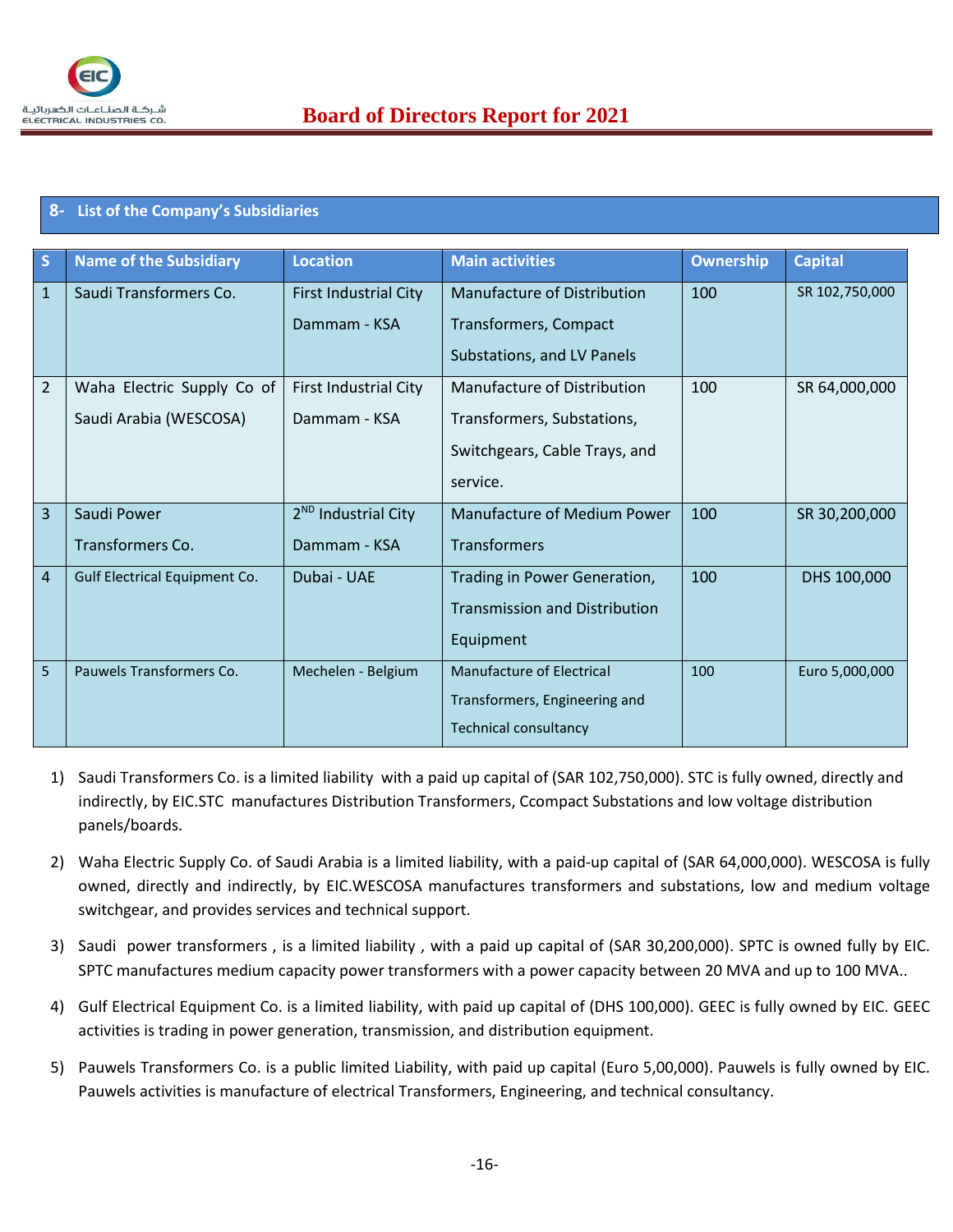#### 9- **Details of shares and debt instruments**.

**The following table shows the capital of the Co. and the number of shares. The company did not issue any debt instruments during 2020.**

| No        | <b>Details</b>          | Value in SAR / Number of shares |
|-----------|-------------------------|---------------------------------|
|           | Paid up capital         | 450,000,000                     |
| $\vert$ 2 | Number of issued shares | 45,000,000                      |
| 4         | Nominal value of Share  | 10                              |

#### **10- Description of dividends policy**

Dividends is subject to realized net income and free cash flow during the year and according to Article (50) of the company bylaw which reads as follow:

- 1- Annually the company will set aside (10) of the net profit to form a statuary reserve. The General Assembly may decide to stop this deduction whenever the said reserve amounts to (30%) of the capital of the company.
- 2- The General Assembly as per suggestion from the board, may decide to set aside (10%) of the net profit to form additional reserve to be allocated for the benefit of the company.
- 3- After deducting the statuary reserve and any other reserve that may be decided by the General Assembly, (5%) of the paid-up capital shall be distributed from the annual net profit to the shareholders as initial dividend.

#### **The proposed cash dividends distribution for year 2021.**

The Board of Directors has recommended in their meeting held on 17 March 2022 to the General Assembly to distribute cash dividends to the shareholders for the fiscal year 2021, amounting to SR (45) Million, estimated at SR (1) per share, representing (10%) of the nominal value per share. The eligibility of dividends shall be for company's shareholders who own the shares at the end of the trading day of General Assembly meeting and registered in the company's Share Registry at Securities Depository Center at the end of the second trading date following the due date.

**11- A description of any interest in a class of voting shares held by persons other than (company's directors, senior executives, and their relatives) who have notified the Company with their holding pursuant to Article 67 of Listing Rules of securities and continuous obligations, together with any change to such interests during the last fiscal year.**

The company did not receive any notice of any interests, or a change in the interests of person other than board members and senior executives in the class of voting shares during 2021.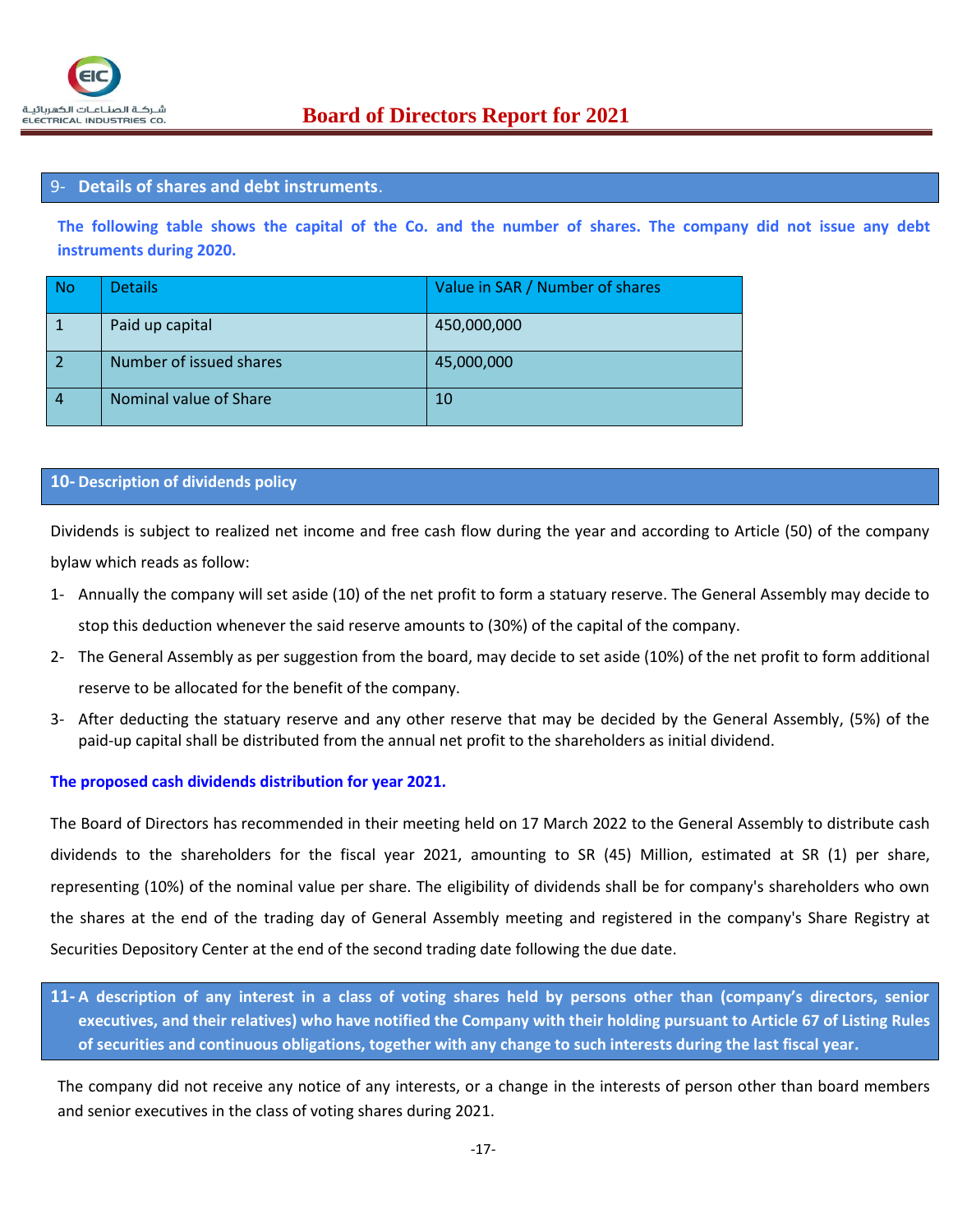### **12- Ownership of 5% and more and the percentage of change during the year**

| <b>Name</b>               | No of shares at<br>the beginning of<br>the year | %     | <b>No of shares</b><br>at the end of<br>the year | %     | <b>Net Change</b> | Percentage<br><b>Change</b> |
|---------------------------|-------------------------------------------------|-------|--------------------------------------------------|-------|-------------------|-----------------------------|
| AJDA for Industrial and   | 12,600,00                                       | 28    | 12,600,000                                       | 28    | 12,600,000        |                             |
| <b>Technical Services</b> |                                                 |       |                                                  |       |                   |                             |
| Sons of Saad Abdullah     | 10,265,850                                      | 22,81 | 10,265,850                                       | 22,81 | 12,600,000        |                             |
| ALTuwaijri Holding Co.    |                                                 |       |                                                  |       |                   |                             |

**13-A description of any interest, contractual securities or rights issue of the Board Members and Senior Executives and their relatives on shares or debt instrument of the Company or its affiliates, and any change on these interests or rights during the last fiscal year.**

## **A- Board of Directors**

| <b>Name</b>                  | <b>No. of Shares at</b><br>the beginning of<br>the year | % | No. of shares at<br>the end of the<br>vear | %        | <b>Net Change</b> | Percentage<br>change |
|------------------------------|---------------------------------------------------------|---|--------------------------------------------|----------|-------------------|----------------------|
| Mr. Yousef Ali Z. ALQuraishi |                                                         |   |                                            |          |                   |                      |
| Mr. Mahmoud M. ALToukhi      | 1,342,532                                               |   | 1,342,532                                  | $\Omega$ |                   |                      |
| Mr. Faisal Saleh ALQuraishi  |                                                         |   |                                            |          |                   |                      |
| Mr. Fahad Saad A ALTuwaijri  | 1,000                                                   |   | 1,000                                      |          |                   |                      |
| Mr. Bader Ibrahim ALSwailem  | 1,000                                                   |   |                                            | 100      | (1,000)           | 100                  |
| Mr Jameel Abdulallh ALMulhem |                                                         |   |                                            |          |                   |                      |
| Mr. Sattam Abdulaziz ALZamil |                                                         |   |                                            |          |                   |                      |
| Eng. Tariq Mohamad ALTahini  | 3,000                                                   |   | 2,000                                      |          | (1,000)           | 33                   |

## **B- Senior Executives**

| <b>Name</b>                     | No. of Shares at | $\frac{9}{6}$ | No. of shares at   % | <b>Net Change</b> | Percentage |
|---------------------------------|------------------|---------------|----------------------|-------------------|------------|
|                                 | the beginning of |               | the end of the       |                   | change     |
|                                 | the year         |               | vear                 |                   |            |
| Mr. Medhat Adham Ghaleb         |                  |               | 6,000                | (6,000)           | 100        |
| Eng. Mohammed Yousef AbuSaada   |                  |               |                      |                   |            |
| Eng. Maher Abdulhai ALNajar     |                  |               |                      |                   |            |
| Mr. Abdulaziz Azzam ALDhafiyari |                  |               |                      |                   |            |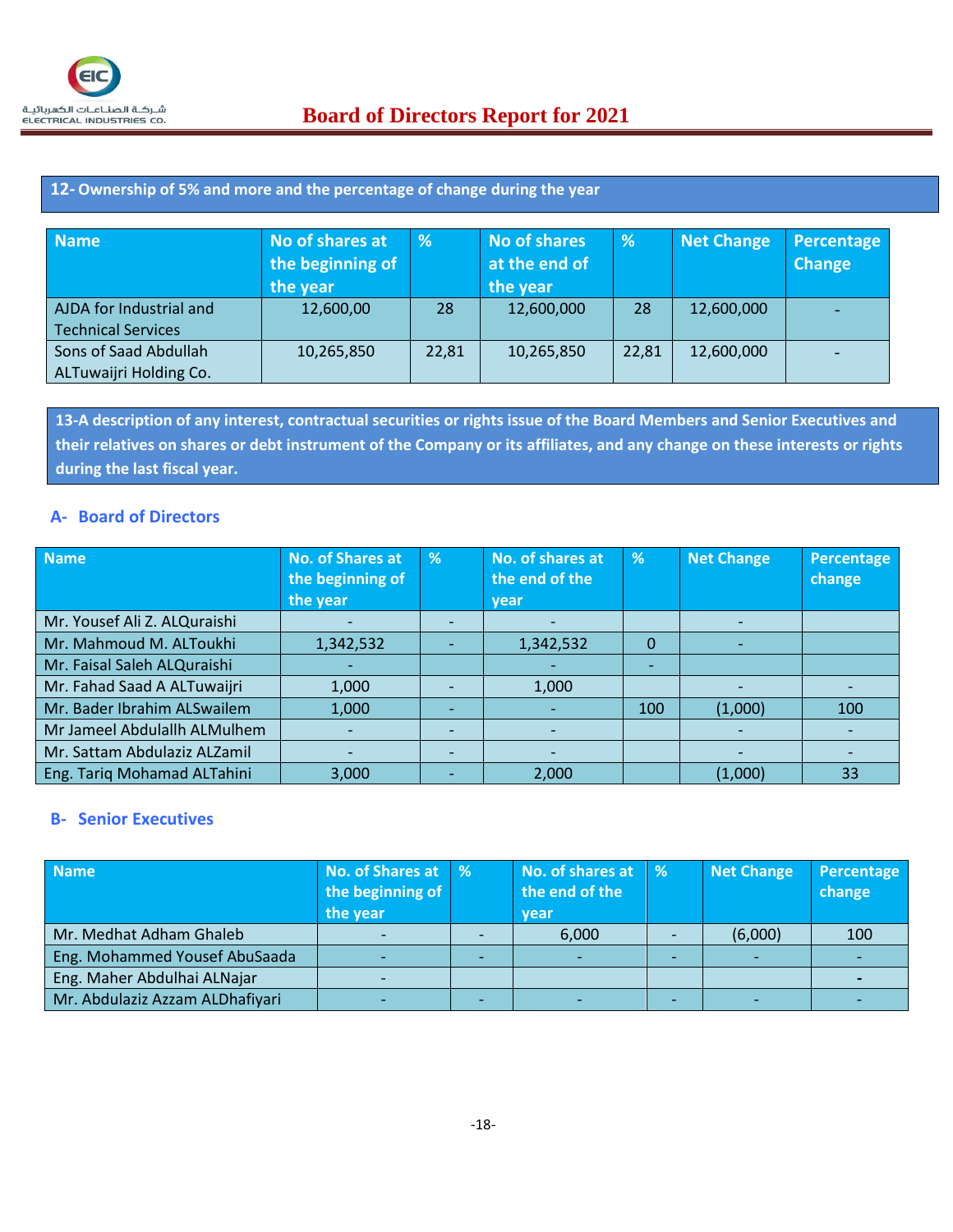#### **14-Information on any Loans**

#### **The following table shows the details of loans and payment status as of 31 Dec 2021**

| <b>Lender</b> | <b>Original amount</b> | <b>Loan period</b> | <b>Amount paid</b> | <b>Balance at the end of</b> |
|---------------|------------------------|--------------------|--------------------|------------------------------|
|               |                        |                    | during the year    | the year                     |
| <b>RAJHI</b>  | 30,748,000             | 6 Months           |                    | 30,748,000                   |
| <b>BSF</b>    | 33,274,000             | 6Months            |                    | 33,274,000                   |
| <b>NCB</b>    | 51,999,000             | 6 Months           |                    | 51,999,000                   |
| <b>GIB</b>    | 8,294,000              | 6 Months           |                    | 8,294,000                    |
| ABC - Bahrain | 49,875,000             | 3 Months           |                    | 49,875,000                   |
| <b>SIDF</b>   | 56,900,000             | 10 Years           | 13,000,000         | 31,400,000                   |
| Total         | 231,090,000            |                    | 13,000,000         | 205,590,000                  |

**15- A description of a class and number of any convertible debt instruments or contractual securities or preemptive rights or similar rights issued or granted by the Company during the last fiscal year, as well as stating any compensation obtained by the Company in this regard.**

There is no class and number of any convertible debt instruments or contractual securities, or preemptive rights or similar rights issued or granted by the Company during the last fiscal year.

**16- A description of conversion or subscription rights under any convertible debts instruments, or contractual based securities, warrants or similar rights issued or granted by the Company**

There are no conversion or subscription rights under any convertible debt instruments, or contractual based securities, warrants or similar rights issued or granted by the Company

**17- A description of any redemption, purchase, or cancellation by the Company to any redeemable debt instruments and the value of such outstanding securities, distinguishing between those listed securities purchased by the company and those purchased by its affiliates.**

There is no redemption, purchase, or cancellation by the Company to any redeemable debt instruments and the value of such outstanding securities, distinguishing between those listed securities purchased by the company and those purchased by its affiliates.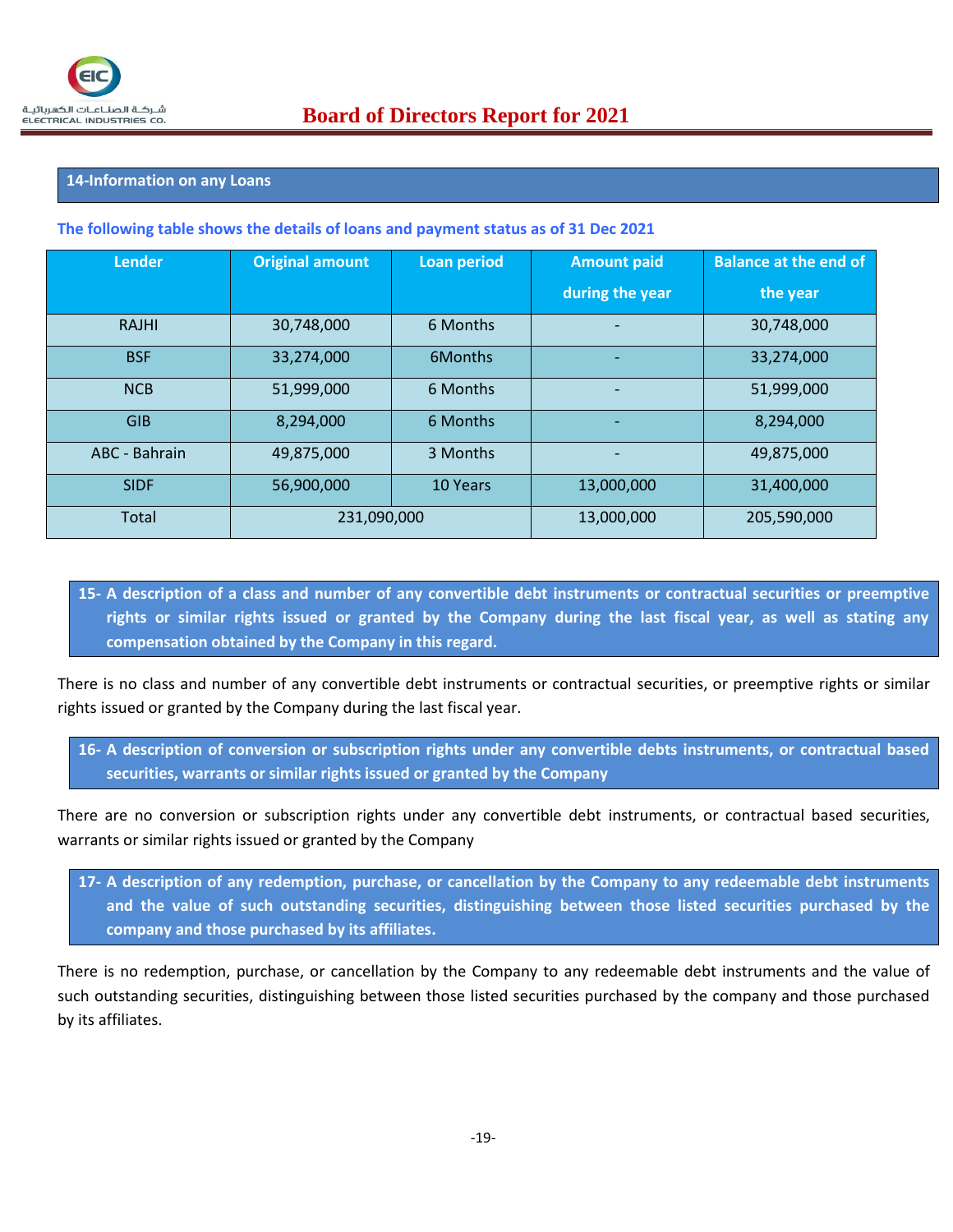

#### **18- The formation of the Board of Directors and classification of its members**

According to the charter of the board of directors, the board is composed of (8) members, majority of them are None executives. The board members have been elected by the General Assembly in its meeting held on 7<sup>th</sup> of Sept2021 for the current term which started on 10 Sept 2021.

**The following table shows the names of the board and the classification of membership:**

| <b>Name</b>                     | <b>Membership Type</b> | <b>Position</b>      | Expiry of the term         |
|---------------------------------|------------------------|----------------------|----------------------------|
| Mr. Yousef Ali Z. ALQuraishi    | Non-Executive          | Chairman             | 10 <sup>th</sup> Sept.2024 |
| Eng. Mahmoud M. ALToukhi        | Non-Executive          | <b>Vice Chairman</b> | 10 <sup>th</sup> Sept.2024 |
| Mr. Faisal Saleh Z. ALQuraishi  | Non-Executive          | Member               | 10 <sup>th</sup> Sept.2024 |
| Mr. Fahad Saad A. ALTuwaijri    | Non-Executive          | Member               | 10 <sup>th</sup> Sept.2024 |
| Mr. Bader Ibrahim I. ALSwailem  | Independent            | Member               | 10 <sup>th</sup> Sept.2024 |
| Mr. Jameel Abdullah A. ALMulhem | Independent            | Member               | 10 <sup>th</sup> Sept.2024 |
| Mr. Sattam Abdulaziz ALZamil    | Independent            | <b>Member</b>        | 10 <sup>th</sup> Sept.2024 |
| Eng. Tariq Mohamad A. ALTahini  | <b>Executive</b>       | Member               | 10 <sup>th</sup> Sept.2024 |

**19- Names, Qualifications and experience of the Board, Committee Members and Executive Management**

| A- Board and Committee Members:                                                                                                    |                                                                    |                                                                                                                                                    |                                                                                                                                                                                                                 |
|------------------------------------------------------------------------------------------------------------------------------------|--------------------------------------------------------------------|----------------------------------------------------------------------------------------------------------------------------------------------------|-----------------------------------------------------------------------------------------------------------------------------------------------------------------------------------------------------------------|
| <b>Name</b>                                                                                                                        | <b>Current positions</b>                                           | <b>Previous positions</b><br>and experience's                                                                                                      | <b>Qualifications</b>                                                                                                                                                                                           |
| Mr. Yousef Ali Z. ALQuraishi<br><b>Chairman of the board</b>                                                                       | <b>Managing director</b><br>Ali Zaid ALQuraishi & Brothers Co.     | Vice Chairman of the board<br>Ali Zaid ALQuraishi & Brothers Co.<br><b>Managing director</b><br>Ali Zaid ALQuraishi marketing Co.                  | <b>High school</b>                                                                                                                                                                                              |
| Eng. Mahmoud M. ALToukhi<br><b>Vice Chairman of the board</b><br><b>Member of Remuneration&amp;</b><br><b>Nomination Committee</b> | <b>Chairman of the Board</b><br><b>ALToukhi Trading Group</b>      | <b>Assistant Project Manager of KV</b><br>132 transfer station in Riyadh, for<br>Al Toukhi Company for Industry,<br><b>Trading and Contracting</b> | <b>Bachelor's Degree in Electrical</b><br><b>Engineering, Northrop</b><br>University - California, USA<br><b>Master's Degree in Business</b><br><b>Administration, San Diego</b><br>University- California, USA |
| Mr. Faisal Saleh ALQuraihsi<br><b>Board Member</b><br><b>Member of Remuneration&amp;</b><br><b>Nomination Committee</b>            | <b>Chairman of the board</b><br>Ali Zaid ALQuraishi & Brothers' Co | <b>Managing director</b><br>Ali Zaid ALQuraishi & Brothers Co                                                                                      | <b>Bachelor's Degree of</b><br>science in Marketing,<br><b>King Fahad University</b><br><b>Master's Degree in</b><br><b>Business Administration</b><br><b>Pepperdine University USA</b>                         |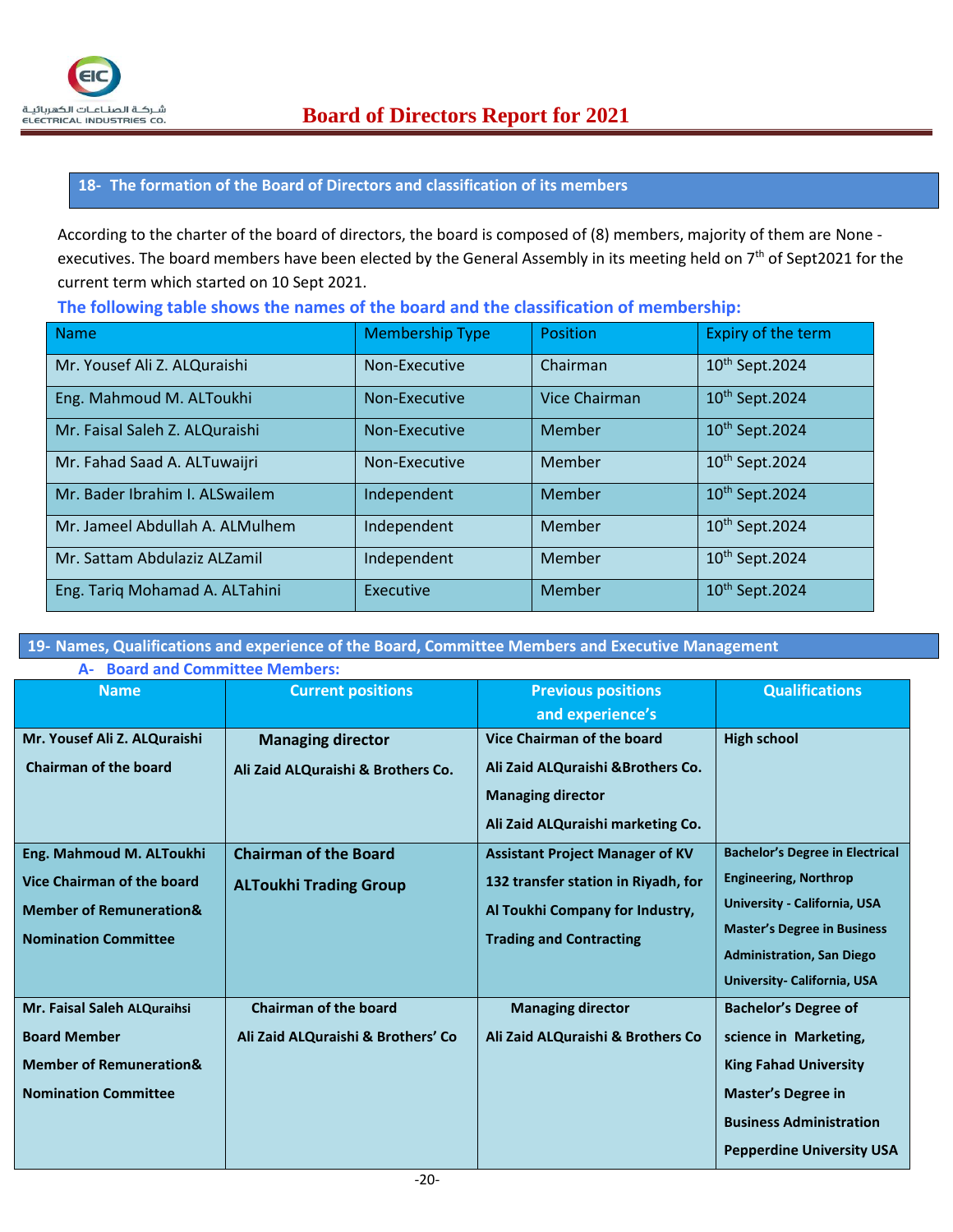

# $\frac{d\mu}{dt}$  **Board of Directors Report for 2021**

| <b>Name</b>                                                                                                                | <b>Current Positions</b>                                                                         | <b>Previous Positions</b><br>and Experiences                                                                                                                                                                                                                                                                  | <b>Qualifications</b>                                                                                                                                                                                                                                                      |
|----------------------------------------------------------------------------------------------------------------------------|--------------------------------------------------------------------------------------------------|---------------------------------------------------------------------------------------------------------------------------------------------------------------------------------------------------------------------------------------------------------------------------------------------------------------|----------------------------------------------------------------------------------------------------------------------------------------------------------------------------------------------------------------------------------------------------------------------------|
| Mr. Fahad Saad ALTuwaijri<br><b>Board Member</b>                                                                           | <b>Chairman of the Board of</b><br><b>Sons of Saad Abdullah</b><br><b>ALTuwaijri Holding Co.</b> | <b>General Manager of the National</b><br><b>Concrete Products Establishment</b>                                                                                                                                                                                                                              | <b>Bachelor's Degree in Military</b><br><b>Science, King Khalid Military</b><br><b>College Riyadh</b>                                                                                                                                                                      |
| Mr. Bader Ibrahim ALSwailem<br><b>Board Member</b><br><b>Chairman of Audit Committee</b>                                   | <b>Chief Executive Officer</b><br><b>YANAL Finance Co.</b>                                       | <b>Deputy Chief Exe Officer</b><br><b>Saudi Orix Leasing Co.</b><br><b>Deputy Chief Exe Officer -</b><br><b>Electronic Sector at ALFaisaliah</b><br><b>Financial Controller at ALFaisaliah</b><br><b>Finance Manager</b><br><b>Saudi Chemicals Co.</b><br><b>Accountant and Internal Auditor</b><br>at SABIC. | <b>Bachelor's Degree in Accounting,</b><br><b>King Saud University - Riyadh</b><br><b>Certified Public Accountant</b><br>(CPA) from SOCPA.<br><b>Certified Public Accountants</b><br>(CPA) from the American<br><b>Institute of Certified Public</b><br><b>Accountants</b> |
| <b>Eng.Tariq Mohamad ALTahini</b><br><b>Board Member</b>                                                                   | <b>Executive President &amp;</b><br><b>Managing Director at EIC</b>                              | More than 25 years' experience in<br>leading positions at SEC                                                                                                                                                                                                                                                 | <b>Bachelor of Science in</b><br><b>Mechanical Engineering,</b><br><b>King Fahad University of</b><br><b>Petroleum &amp; Minerals -</b><br><b>Dhahran</b>                                                                                                                  |
| Mr. Jameel Abdullah ALMolhem<br><b>Board Member</b><br><b>Chairman of Nomination&amp;</b><br><b>Remuneration Committee</b> | <b>Managing Director Takween</b><br><b>Advanced Industries Co.</b>                               | <b>Executive President - Shaker Group</b><br><b>Executive President for Operation</b><br><b>Saudi Telecommunication Co.</b><br><b>Senior Investment Manager-</b><br><b>SABB</b>                                                                                                                               | <b>Bachelor's degree of</b><br><b>Science in Marketing,</b><br><b>King Fahad University</b>                                                                                                                                                                                |
| Mr. Sattam Abdulaziz ALZamil<br><b>Board Member</b><br><b>Audit Committee Member</b>                                       | <b>Vice President for Finance</b><br><b>ALZamil Group</b>                                        | <b>Methanol Chemicals Co.</b>                                                                                                                                                                                                                                                                                 | <b>Bachelor's Degree of accounting,</b><br><b>Kind Fahad University</b>                                                                                                                                                                                                    |
| Mr. Abdulaziz Saud ALShabeebi<br><b>Audit Committee Member</b><br>(Outside the board)                                      | <b>Founder of Maham Office</b><br>for Zakat & Tax Consulting                                     | Audit partner in Ernst & Young.                                                                                                                                                                                                                                                                               | <b>Bachelor's degree of accounting</b><br><b>King Faisal University</b><br>American Institute of certified<br>public accountants<br><b>Saudi Organization for certified</b><br>public accountants                                                                          |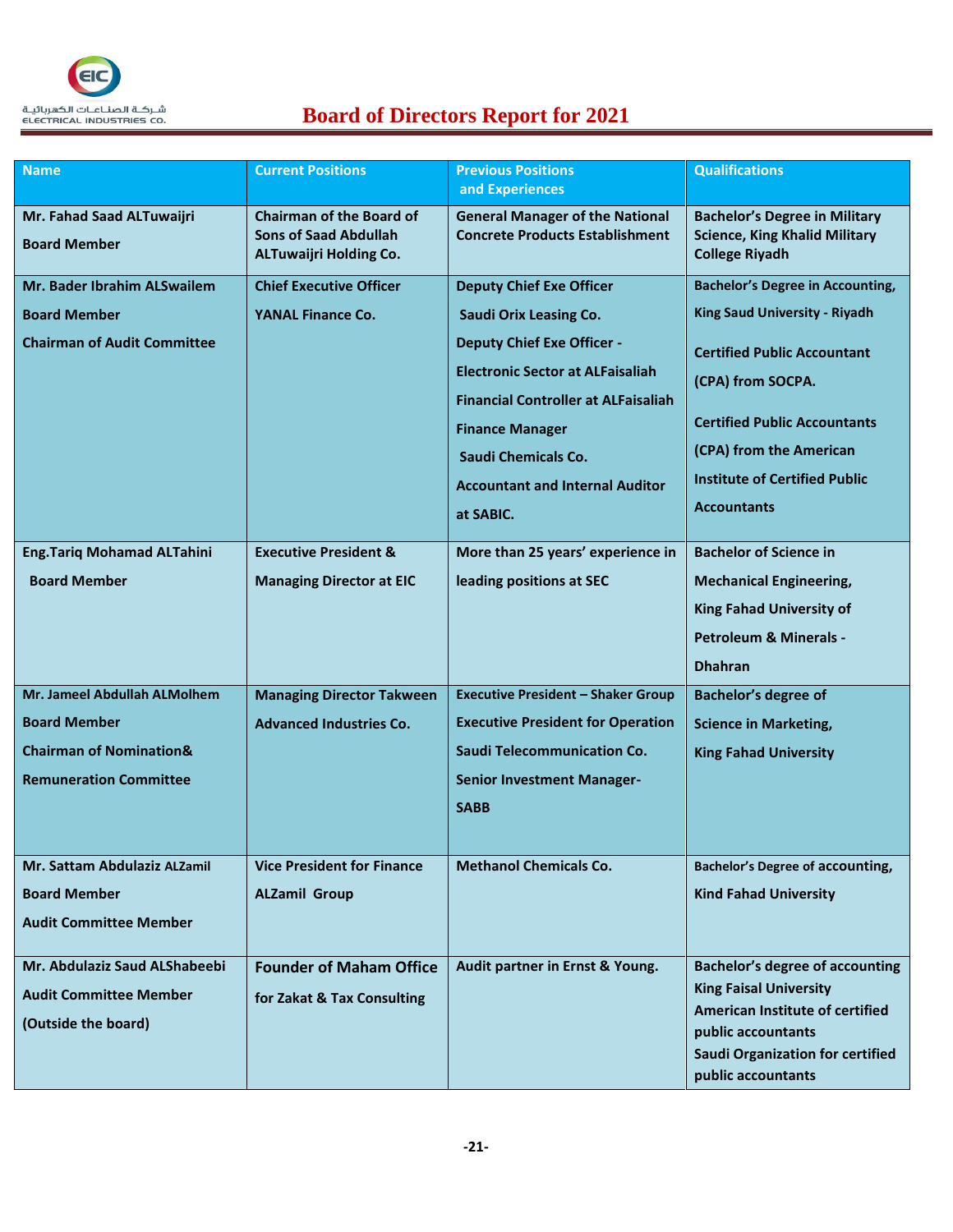# **Board of Directors Report for 2021**

## **B- Executive Management**

| <b>Name</b>                   | <b>Current Positions</b>            | <b>Previous Positions</b><br>and Experiences | <b>Qualifications</b>                  |
|-------------------------------|-------------------------------------|----------------------------------------------|----------------------------------------|
| <b>Mr. Medhat Adham Ghalb</b> | <b>Executive Vice President for</b> | <b>Senior Vice President for Finance</b>     | <b>Bachelor's Degree in</b>            |
|                               | <b>Finance and Information</b>      | and Shared Services - EIC.                   | accounting, Alexandria                 |
|                               | <b>Technology</b>                   | <b>Director of Finance and</b>               | <b>University - Egypt</b>              |
|                               |                                     | <b>Administration - STC.</b>                 |                                        |
|                               |                                     | <b>Finance Manager - STC</b>                 |                                        |
|                               |                                     | <b>Chief Accountant - STC.</b>               |                                        |
|                               |                                     | <b>Accountant - STC</b>                      |                                        |
|                               |                                     | <b>Programmer at Al Nasr Clothing</b>        |                                        |
|                               |                                     | and Textiles Co.(Egypt).                     |                                        |
|                               |                                     |                                              |                                        |
| <b>Eng. Mohammad Youssef</b>  | <b>Executive Vice President</b>     | <b>Sales and Marketing Manager -</b>         | <b>Bachelor's Degree in electrical</b> |
| <b>Abusaada</b>               | <b>For Sales and Marketing</b>      | <b>WESCOSA</b>                               | engineering, ISRA University           |
|                               |                                     | <b>Sales Supervisor for Transformers</b>     | <b>Master's Degree of Electrical</b>   |
|                               |                                     | <b>Division - WESCOSA</b>                    | <b>Engineering, King Fahad</b>         |
|                               |                                     | <b>Senior Sales Engineer - WESCOSA</b>       | <b>University of Petroleum and</b>     |
|                               |                                     | <b>Sales Engineer at the</b>                 | <b>Minerals - Dhaharan</b>             |
|                               |                                     | <b>Transformers Department-</b>              |                                        |
|                               |                                     | WESCOSA.                                     |                                        |
| Eng. Maher Abdulhay ALNajjar  | <b>Executive Vice President of</b>  | Vice president for operation, EIC            | <b>Bachelor's Degree in Electrical</b> |
|                               | <b>Operation and Engineering.</b>   | <b>Operation Manger - EIC.</b>               | <b>Engineering, Isra University,</b>   |
|                               |                                     | <b>Production Manager - STC.</b>             | Jordan.                                |
|                               |                                     | <b>Production Supervisor - STC.</b>          |                                        |
|                               |                                     |                                              |                                        |
| Mr. Abdulaziz Azzam           | <b>Vice President for HR &amp;</b>  | <b>HR &amp; Administration Manager</b>       | Bachelor's degree in IT, Arab          |
| <b>ALDhafeeri</b>             | Administration                      | ALRajhi, Industrial Sector.                  | <b>Open University, Riyadh</b>         |
|                               |                                     | HR& Administration Manager,                  | Master's degree in HR, Open            |
|                               |                                     | EIC.                                         | University Malaysia, Bahrain.          |
|                               |                                     | <b>Recruitment &amp; Employee Ration</b>     | Diploma in HR, Open University         |
|                               |                                     | <b>Supervisor, MARAFIQ</b>                   | Malaysia, Bahrain.                     |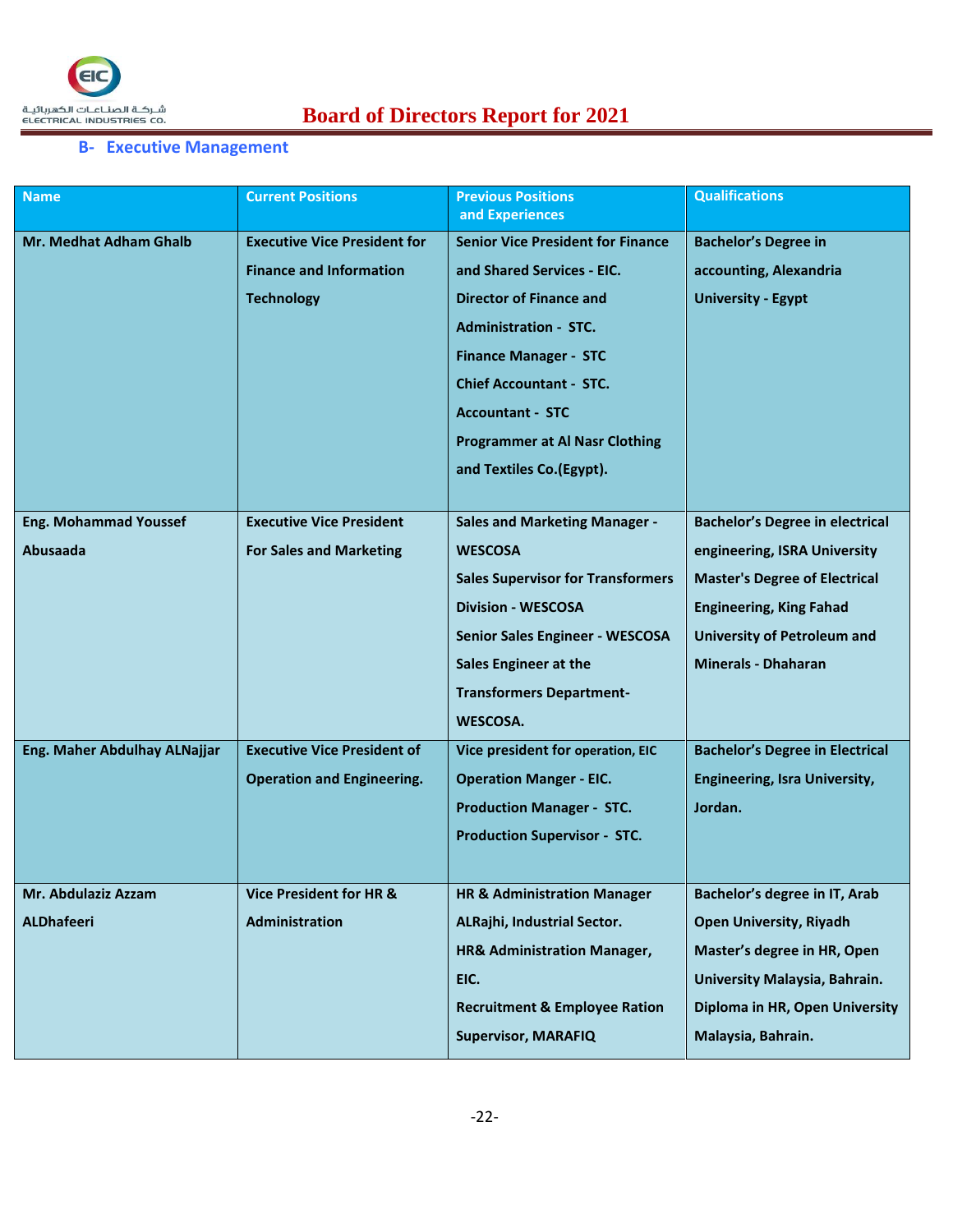

**20- Names of the companies inside and outside the Kingdom in which a Board member is a member of their current or previous Board member or manager**

| <b>Member Name</b>        | <b>Current Membership</b>                             | Inside/<br><b>Outside</b> | <b>Previous Membership</b>         | Inside /<br><b>Outside</b> |
|---------------------------|-------------------------------------------------------|---------------------------|------------------------------------|----------------------------|
| Mr. Yousef Ali ALQuraishi | Ali Zaid ALQuraishi & Brothers Co. (Joint stock).     | <b>Inside KSA</b>         | Saudi Power TR Co. (Ltd)           | <b>Inside KSA</b>          |
|                           | Saudi Transformers Co. (Ltd).                         |                           | United Motors Co. (Ltd)            | <b>Inside KSA</b>          |
|                           | WESCOSA (Ltd).                                        | <b>Inside KSA</b>         | AL Quraishi Marketing Co. (Ltd).   | <b>Inside KSA</b>          |
|                           | Saudi Nets Manufacturing Co. (Ltd).                   | <b>Inside KSA</b>         |                                    |                            |
|                           | TICO Middle East (Ltd).                               | <b>Inside KSA</b>         |                                    |                            |
|                           | Assayel Arabia for Real estate Co. (Ltd).             | <b>Inside KSA</b>         |                                    |                            |
|                           | Marketing& Distribution Co. (Ltd).                    | <b>Inside KSA</b>         |                                    |                            |
|                           | Kalaam Telecom Co. (Ltd).                             | <b>Inside KSA</b>         |                                    |                            |
|                           |                                                       | <b>Outside KSA</b>        |                                    |                            |
|                           | Royal & Sun Alliance Middle East -Joint stock         | <b>Outside KSA</b>        |                                    |                            |
|                           | Sfar Holding Co. (Ltd).                               | <b>Outside KSA</b>        |                                    |                            |
|                           | TILAD for Investment (Ltd).                           | <b>Outside KSA</b>        |                                    |                            |
|                           | Himmah Capital (Ltd)                                  | <b>Outside KSA</b>        |                                    |                            |
|                           | Gulf net Solution Co. (Ltd).                          | <b>Inside KSA</b>         |                                    |                            |
|                           | <b>Automotive Distribution&amp; Market Co. (Ltd).</b> | <b>Inside KSA</b>         |                                    |                            |
|                           | Star Links Services (Ltd).                            | <b>Inside KSA</b>         |                                    |                            |
|                           | <b>Remaal ALKhobar Real Estate Co (Ltd)</b>           | <b>Inside KSA</b>         |                                    |                            |
| Eng. Mahmoud ALToukhi.    | Amana Cooperative Insurance (public listed)           | <b>Inside KSA</b>         | <b>Saudi Power TR Co. (Ltd)</b>    | <b>Inside KSA</b>          |
|                           | <b>ALToukhi Trading Group (Ltd).</b>                  | <b>Inside KSA</b>         |                                    |                            |
|                           | Saudi Transformers Co. (Ltd).                         | <b>Inside KSA</b>         | WESCOSA (Ltd).                     | <b>Inside KSA</b>          |
|                           | <b>ALToukhi Company for Industry,</b>                 | <b>Inside KSA</b>         | ALToukhi Ozdil Co. (Ltd).          | <b>Inside KSA</b>          |
|                           | <b>Trading and Contracting (Ltd).</b>                 | <b>Inside KSA</b>         | Mona Cool Co. (Ltd).               | <b>Outside KSA</b>         |
|                           | <b>Advanced Electrical Industry Co (Ltd).</b>         |                           |                                    |                            |
|                           | International Industrial Tools (INDICO) Ltd           | <b>Inside KSA</b>         |                                    |                            |
|                           |                                                       | <b>Inside KSA</b>         |                                    |                            |
| Mr. Fahad Saad ALTuwaijri | Sons of Saad Abdullah ALTuwaijri                      | <b>Inside KSA</b>         | <b>National Concrete Est (Ltd)</b> | <b>Inside KSA</b>          |
|                           | Holding Co. (Closed Joint Stock).                     |                           |                                    |                            |
|                           | Saudi Transformers Co (Ltd).                          | <b>Inside KSA</b>         |                                    |                            |
|                           | WESCOSA (Ltd).                                        | <b>Inside KSA</b>         |                                    |                            |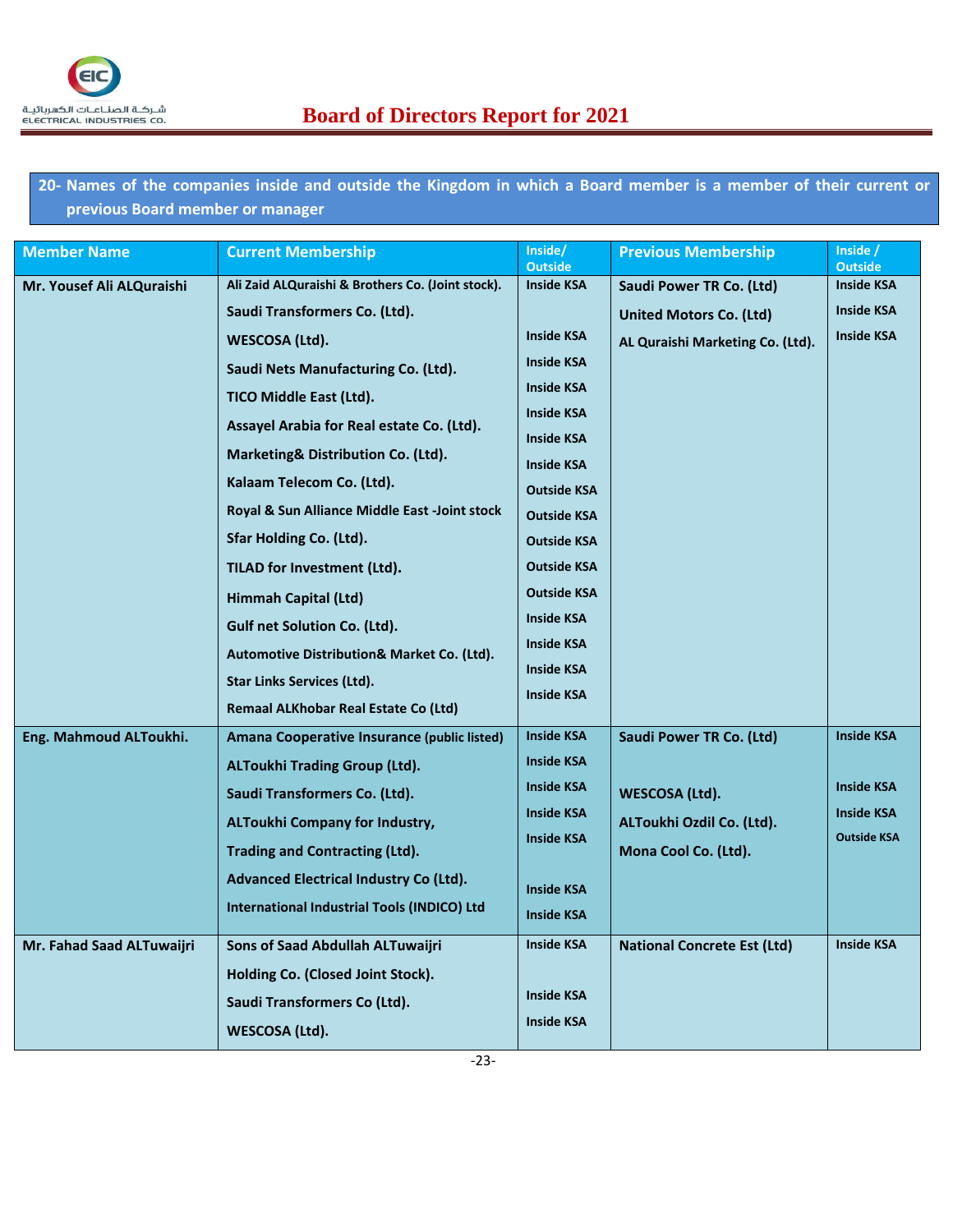

# $\frac{d\mu}{dt}$  **Board of Directors Report for 2021**

| <b>Member Name</b>                 | <b>Current Membership</b>                               | Inside/           | <b>Previous Membership</b>         | <b>Inside</b>                            |
|------------------------------------|---------------------------------------------------------|-------------------|------------------------------------|------------------------------------------|
|                                    |                                                         | <b>Outside</b>    |                                    | /Outside                                 |
| Mr. Faisal Saleh ALQuraishi        | Ali Zaid ALQuraishi & Brothers Co.                      | <b>Inside KSA</b> | <b>Saudi Air Navigation</b>        | <b>Inside KSA</b>                        |
|                                    | (Closed Joint Stock)                                    |                   | Services Co. (Ltd).                |                                          |
|                                    | <b>Tawkelat Co for Finance (Closed Joint stock)</b>     | <b>Inside KSA</b> | Saudi Power TR Co. (Ltd).          | <b>Inside KSA</b>                        |
|                                    | United Motors Co. (Ltd).                                | <b>Inside KSA</b> | Saudi Transformers Co. (Ltd)       | <b>Inside KSA</b>                        |
|                                    | WESCOA (Ltd).                                           | <b>Inside KSA</b> | <b>TECO Middle East (Ltd).</b>     | <b>Inside KSA</b>                        |
|                                    | <b>Automotive Distribution&amp; Marketing Co. (Ltd)</b> | <b>Inside KSA</b> | Eastern province chamber           | <b>Inside KSA</b>                        |
|                                    | Canon Saudi Arabia (Ltd).                               | <b>Inside KSA</b> | (GOV Authority).                   |                                          |
|                                    |                                                         |                   |                                    |                                          |
| Mr. Sattam AbdulAziz ALZamil       | <b>Electrical Industries Co.</b>                        | <b>Inside KSA</b> |                                    |                                          |
|                                    |                                                         |                   |                                    |                                          |
|                                    |                                                         | <b>Inside KSA</b> |                                    |                                          |
| Mr Bader Ibrahim ALSwaillem        | YANAL Finance Co. (Closed Joint Stock).                 |                   | Arabian Co. for Internet &         | <b>Inside KSA</b>                        |
|                                    | Amana Cooperative Insurance Co. (Listed)                | <b>Inside KSA</b> | <b>Communication (Awal Net)</b>    |                                          |
|                                    | (Houloul Co. (A subsidiary of Takmoul                   |                   | (Ltd).                             | <b>Inside KSA</b>                        |
|                                    | Holding) - Semi GOVT.                                   | <b>Inside KSA</b> | ALFaisaliah Group (Ltd).           | <b>Inside KSA</b>                        |
|                                    |                                                         |                   | Saudi Chemicals Co (Ltd).          |                                          |
|                                    |                                                         |                   |                                    |                                          |
| <b>Eng. Tariq Mohamad ALTahini</b> | Saudi Power Transformers Co. (Ltd).                     | <b>Inside KSA</b> | <b>CG Power Solutions of</b>       | <b>Inside KSA</b>                        |
|                                    | Pauwels Transformers Co. (Ltd).                         |                   | Saudi Arabia (Ltd).                |                                          |
| Mr. Jameel Abdullah ALMulhem       | <b>TAKAWEEN Advanced Industries (Listed)</b>            | <b>Inside KSA</b> | <b>CELCO</b>                       | <b>Inside KSA</b>                        |
|                                    | Walaa Cooperative Insurance Co. (Listed)                | <b>Inside KSA</b> | Call Center Co. (Ltd).             | <b>Inside KSA</b>                        |
|                                    | Saudi Post (GOV Authority).                             | <b>Inside KSA</b> | New Vision Co. (Ltd).              | <b>Outside KSA</b>                       |
|                                    | Saudi Telecommunication Co.- STC (Listed).              | <b>Inside KSA</b> | <b>SAKER Group (Public Listed</b>  | <b>Inside KSA</b>                        |
|                                    | <b>ALEssa for Industries (Closed Joint Stock)</b>       | <b>Inside KSA</b> | <b>Energy Services Co. (Ltd)</b>   | <b>Outside KSA</b><br><b>Outside KSA</b> |
|                                    | <b>YANAL For Finance (Closed Joint Stock).</b>          | <b>Inside KSA</b> | VIVA - Bahrain (Ltd).              | <b>Outside KSA</b>                       |
|                                    |                                                         |                   | <b>VIVA-Kuwait (Public Stock)</b>  | <b>Outside KSA</b>                       |
|                                    |                                                         |                   | CELL CE(Ltd).                      | Outside KSA                              |
|                                    |                                                         |                   | AVEA (Ltd).                        | <b>Outside KSA</b>                       |
|                                    |                                                         |                   | <b>Turk Telecom (Public Stock)</b> | <b>Outside KSA</b>                       |
|                                    |                                                         |                   | <b>INTEGRAL (Ltd).</b>             | <b>Outside KSA</b>                       |
|                                    |                                                         |                   |                                    |                                          |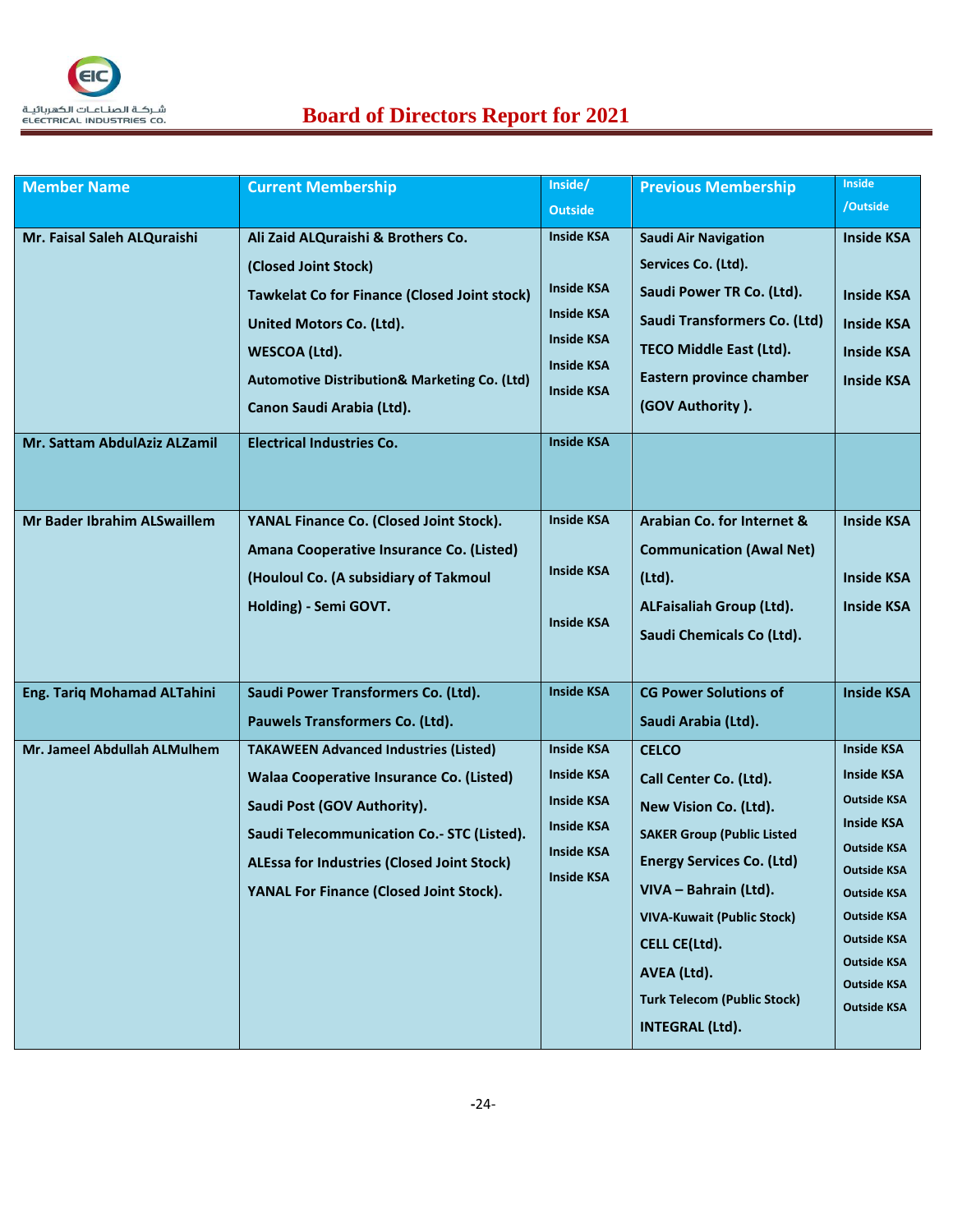## **21- The Board meetings and the attendance record.**

**The Following table shows the number of meetings held during 2021, their dates and the attendance record:**

| <b>Name</b>                  | 1 <sup>st</sup> Meeting | $2nd$ Meeting                            | 3rd Meeting  | 4 <sup>th</sup> Meeting              | 5 <sup>th</sup> Meeting | <b>Total</b>   |
|------------------------------|-------------------------|------------------------------------------|--------------|--------------------------------------|-------------------------|----------------|
|                              | 16/3/2021               | 31/5/2021                                | 13/8/2021    | 26/10/2021                           | 28/12/2021              |                |
| Mr. Yousef Ali ALQuraishi    | $\checkmark$            | $\checkmark$                             | $\checkmark$ | $\checkmark$                         | $\checkmark$            | 5              |
| Eng. Mahmoud M. ALToukhi     | $\checkmark$            | $\checkmark$                             | ✓            | $\checkmark$                         | $\checkmark$            | 5              |
| Eng. Talal Ahmed ALZamil     | $\checkmark$            | ✔                                        |              | His membership ended on 9th Sept2021 |                         | $\overline{3}$ |
| Mr. Faisal Saleh ALQuraishi  | $\checkmark$            | $\checkmark$                             | $\checkmark$ | $\checkmark$                         |                         | $\overline{5}$ |
| Mr. Fahad Saad ALTuwaijri    | $\checkmark$            | $\checkmark$                             | $\checkmark$ | $\checkmark$                         | $\checkmark$            | $\overline{5}$ |
| Mr. Bader Ibrahim ALSwailem  | $\checkmark$            | $\checkmark$                             | $\checkmark$ | $\checkmark$                         | $\checkmark$            | 5              |
| Eng. Tariq Mohamad ALTahini  | $\checkmark$            | $\checkmark$                             | $\checkmark$ | $\checkmark$                         | $\checkmark$            | 5              |
| Mr. Jameel Abdullah ALMolhem | $\checkmark$            | $\checkmark$                             | $\checkmark$ | $\checkmark$                         | ✔                       | 5              |
| Mr. Sattam Abdulaziz ALZamil |                         | His membership started on 10th Sept 2021 |              | $\overline{\mathbf{v}}$              | √                       | $\overline{2}$ |

#### **22- General Assembly Meetings and the Board attendance**

During 2021 the company held one meeting of the shareholders' General Assembly.

#### **The following is a list of the board members who attended the meeting:**

| <b>Name</b>                   | <b>Ordinary General</b>    | <b>Ordinary General</b>     | Remarks                                             |
|-------------------------------|----------------------------|-----------------------------|-----------------------------------------------------|
|                               | <b>Assembly Meeting on</b> | <b>Assembly Meeting</b>     |                                                     |
|                               | 26th April 2021.           | on 7 <sup>th</sup> Sept2021 |                                                     |
| Mr. Yousef Ali ALQuraishi     |                            | ✔                           |                                                     |
| Eng. Mahmoud Mohamad ALToukhi | $\checkmark$               | $\checkmark$                |                                                     |
| Eng. Talal Ahmed ALZamil      | ✓                          | ✔                           | His membership ended on 9th Sept2021                |
| Mr. Faisal Saleh ALQuraishi   |                            | $\checkmark$                |                                                     |
| Mr. Fahad Saad ALTuwaijri     | ✓                          | ✔                           |                                                     |
| Mr. Bader Ibrahim ALSwailem   | ✓                          | $\checkmark$                |                                                     |
| Eng. Tariq Mohamad ALTahini   | ✓                          | ✔                           |                                                     |
| Mr. Jameel Abdullah ALMulhem  | ✓                          | $\checkmark$                |                                                     |
| Mr. Sattam Abdulaziz ALZamil  | $\boldsymbol{x}$           | $\boldsymbol{x}$            | His membership started on 10 <sup>th</sup> Sept2021 |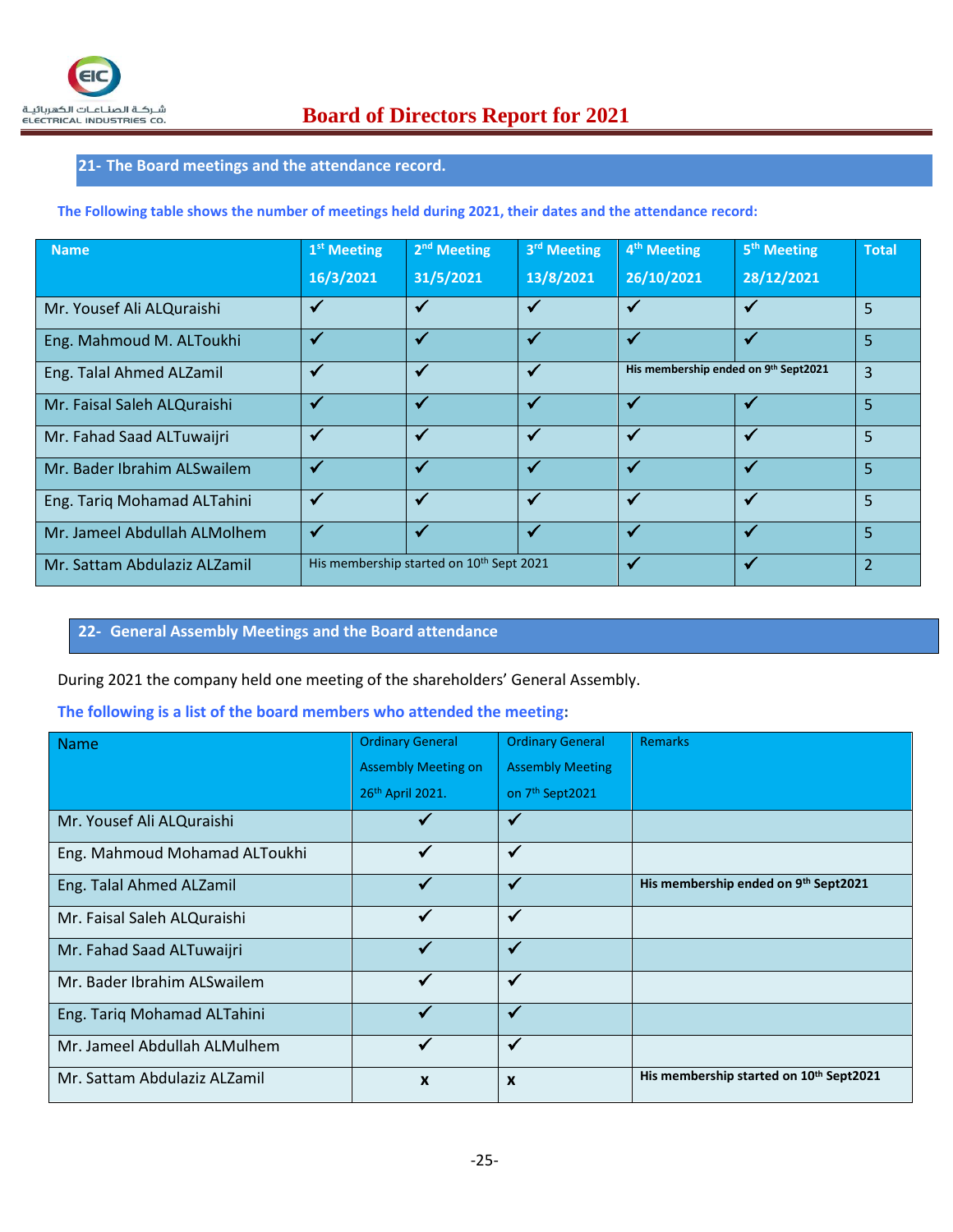#### **23- Shareholders Register**

During the fiscal year ended on 31 Dec 2021, the Company has requested the shareholders register (3) times.

#### **The following table show the dates of the request and the reason**:

| No. | Date of the request | <b>Reason of the request</b>    |
|-----|---------------------|---------------------------------|
|     | 26/02/2021          | Company procedures              |
|     | 26/4/2021           | Annual General Assembly meeting |
|     | 28/4/2021           | <b>Dividends Distribution</b>   |

**24- Description of any transaction between the Company and any related party**

According to the information available to the company, there is no transactions concluded between the company and any related party during 2021.

**25- Contracts and businesses to which the company is a party and in which a board member, senior executives or any person related to any of them has an interest in such contracts and businesses.**

During 2021, the company concluded contracts and businesses with related parties. These businesses and contracts are normal trade, limited with specific period without special terms or preferences. The below table shows the related parties transactions during 2021:

| Name of the related            | <b>Member who has interest.</b> | Nature of the        | <b>Duration of</b> | <b>Terms</b>              | <b>Total amount</b> |
|--------------------------------|---------------------------------|----------------------|--------------------|---------------------------|---------------------|
| party                          |                                 | <b>business</b>      | <b>Contract</b>    |                           | (SR)                |
| <b>ALQuraish Electrical</b>    | Mr. Yousef A. ALQuraishi        | Sale of products     | One year           | Without                   | 3,757,472           |
| Services Company               | Mr. Faisal S. ALQuraishi        |                      |                    | <b>Preferential terms</b> |                     |
| ALToukhi for Industry          | Eng. Mahmoud M. ALToukhi        | Sale of products.    | One year           | Without                   | 750,264             |
| <b>Trading and Contracting</b> |                                 |                      |                    | preferential terms        |                     |
| <b>ALQuraish Electrical</b>    | Mr. Yousef A. ALQuraishi        | Purchase of products | One year           | Without                   | 64,872              |
| <b>Services Company</b>        | Mr. Faisal S. ALQuraishi        |                      |                    | preferential terms        |                     |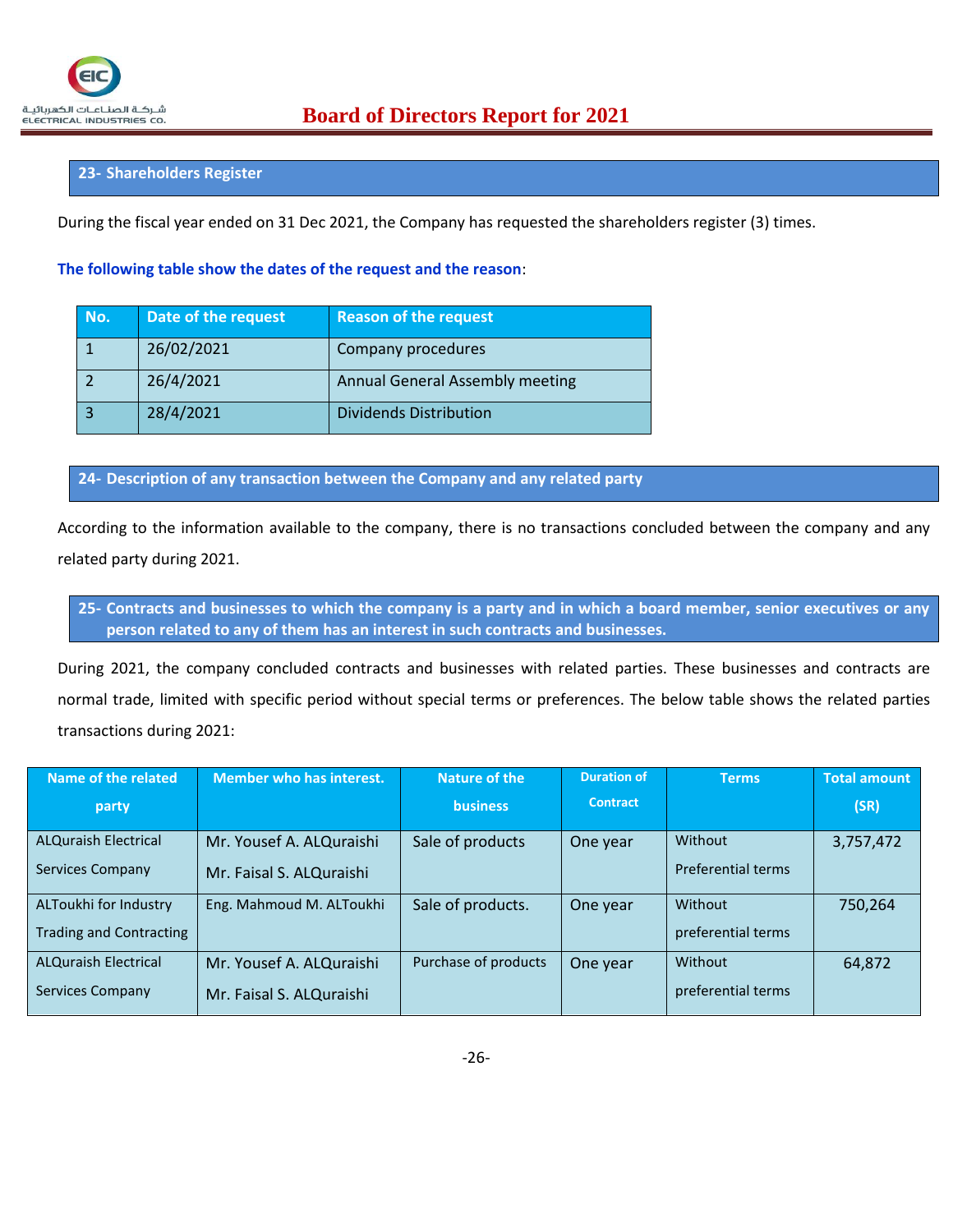## **26- The remuneration of the Board, Committees and Executive Management**

The company prepared the "Remuneration Policy for the "the Board of directors, Committees and Executive management in accordance with the provisions of Article (61) of Corporate Governance issued by the CMA. The policy was approved by the Company's General Assembly on 24/12/2017.It is taken into considerations that the remuneration paid to members of the Board, committees and senior executives should be in line with the approved policy**.**

The following are the principles of the remuneration policy of board of directors, committees and senior executives as stated in the policy:

## **Principles of the Remunerations:**

- The remuneration should be consistent with the company's strategy and objectives
- Granting remuneration with the aim of encouraging the Board members and Executives management to achieve the success of the Company in its long- term development.
- Determine the remuneration is based on job level, duties and responsibilities, educational qualifications, practical experience, skills, and level of performance.
- Take into consideration the practices of other companies in respect of determination of the remuneration, while avoiding the disadvantages of such comparison in leading to unjustifiable increases in remunerations and compensations.
- Remuneration should be based on the sector of the company business, its size and the practical experiences of the board.
- The remuneration should aim to attract talented professionals, retain and motivate them without exaggeration.
- Board members' remuneration may vary to reflect the member's experience and competences.
- The remuneration should be based on recommendation from the Remuneration& Nomination Committee.

## **The policy stated that the remuneration of the members of the Board of Directors and its committees should be as follows:**

The remuneration of the Board of Directors and the committees consists of certain amount, attendance fees and travel expenses not exceeding what is stated in the companies Law, its executive regulations and the company's bylaws as per the following details:

- Annual remuneration of SAR (200,000) paid for each member of the Board of Directors.
- Annual remuneration of SAR (50,000) paid for each member of the committees.
- Attendance fees of SAR (3,000) for each session for each member of the board of directors or committees
- Overnight allowance and travel allowance for members who came from outside the city where the meeting is convened.

## **The policy also stated that the remuneration of the Executives management should be as follow:**

**A)** The company grants senior executives specific benefits based on the salary scale and the company policy. Senior executive remuneration and compensation includes the following: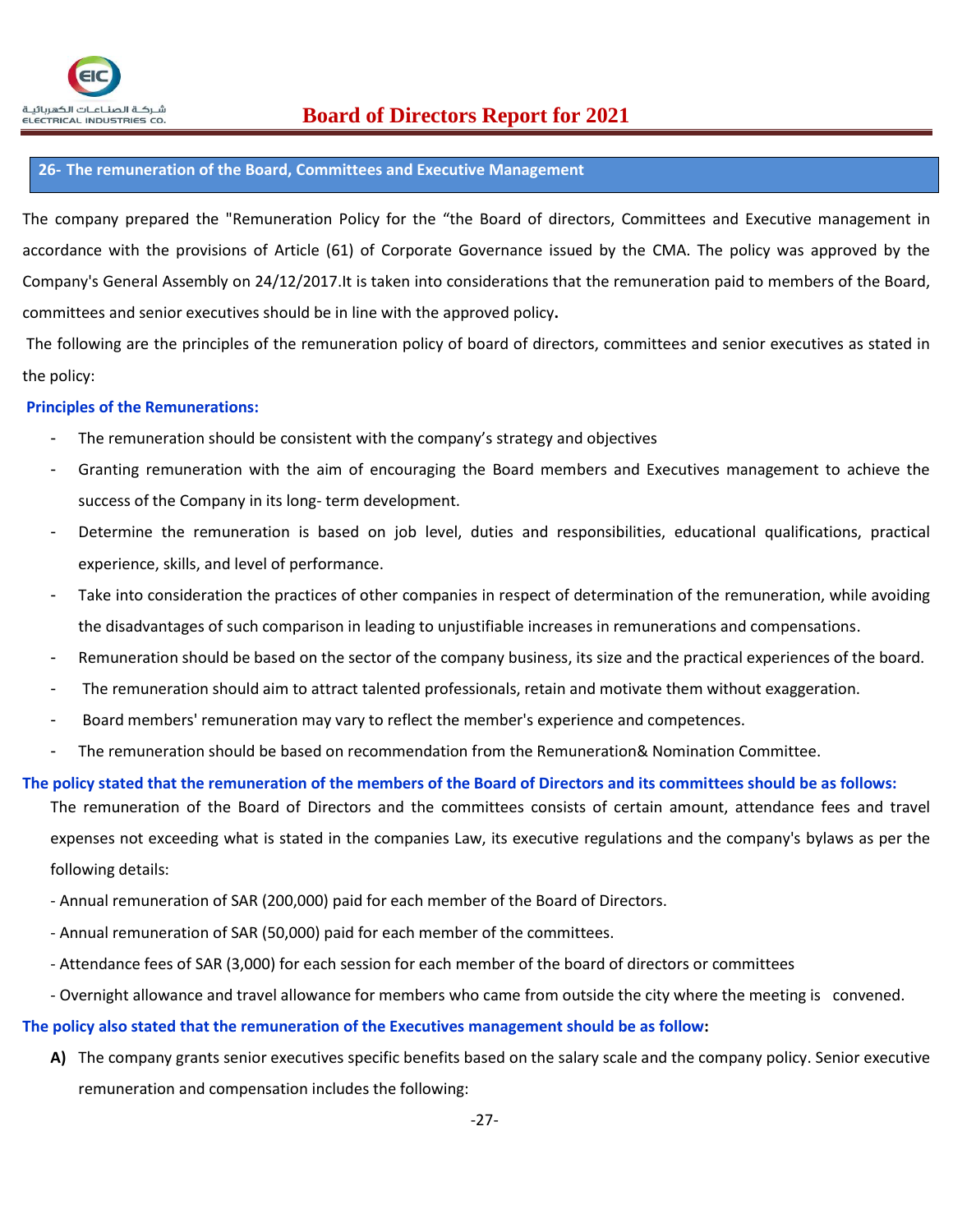

# $\frac{1}{\text{Euler}}$   $\frac{1}{\text{Euler}}$   $\frac{1}{\text{Euler}}$   $\frac{1}{\text{Euler}}$   $\frac{1}{\text{Euler}}$   $\frac{1}{\text{Euler}}$   $\frac{2021}{\text{Euler}}$

- A basic salary paid at the end of each month.
- Allowances including, but not limited to, housing, transportation, and education allowance.
- Medical insurance for the employee and his family.
- Other benefits include, but are not limited to, annual leave, annual travel tickets, end-of-service award according to human resources policy approved by the company.
- Annual bonus determined by performance.

#### **The relation between the paid remuneration and the approved remuneration policy**

Based on the remuneration policy mentioned earlier in this report and in view of the remuneration paid for the board and its committees and the top executives, it shows that the remunerations are in line with the approved policy and there was no material deviation from such policy.

#### **A- The remunerations and compensations paid to the board of directors during 2021 (in Thousand)**

| <b>Members</b><br>Of the board                 | <b>Fixed remuneration</b> |                                            |                                                                 |                  | <b>Variable remuneration</b>               |                                                              |       |                          | End<br>of<br><b>Service</b><br>award | <b>Total</b>                 | <b>Expenses</b><br><b>Allowance</b> |                       |       |                |     |   |
|------------------------------------------------|---------------------------|--------------------------------------------|-----------------------------------------------------------------|------------------|--------------------------------------------|--------------------------------------------------------------|-------|--------------------------|--------------------------------------|------------------------------|-------------------------------------|-----------------------|-------|----------------|-----|---|
|                                                | Specific Amount           | Attendance allowance<br>for board meetings | committee meetings<br><b>Total attendance</b><br>allowances for | In-kind benefits | Remuneration for<br>technical& Consultancy | Remuneration of the<br>Secretary of Board<br>Chairman, MD or | Total | Percentage of profits    | Periodic Remuneration                | Short term incentive<br>plan | Long term incentive plan            | <b>Granted shares</b> | Total |                |     |   |
| <b>Independent Members</b>                     |                           |                                            |                                                                 |                  |                                            |                                                              |       |                          |                                      |                              |                                     |                       |       |                |     |   |
| <b>Eng. Talal Ahmed</b><br><b>ALZamil</b>      | 200                       | 9                                          | $6\phantom{1}$                                                  |                  |                                            |                                                              | 215   | L,                       |                                      |                              |                                     |                       |       |                | 215 |   |
| Mr. Bader Ibrahim<br><b>ALSwailem</b>          | 200                       | 9                                          | 24                                                              | ٠                |                                            |                                                              | 239   | $\overline{\phantom{a}}$ |                                      |                              |                                     |                       |       | ۳              | 239 |   |
| <b>Mr.Jameel Abdullah</b><br><b>ALMolhem</b>   | 200                       | 15                                         | 21                                                              | ÷                | ٠                                          |                                                              | 236   | $\blacksquare$           |                                      |                              |                                     | ۰                     |       | L,             | 236 |   |
| Mr Sattam Abdulaziz.<br><b>ALZamil</b>         | $\mathbf{0}$              | 6                                          | 24                                                              |                  |                                            |                                                              | 30    | $\sim$                   |                                      |                              |                                     | ÷                     |       |                | 30  |   |
| <b>Total</b>                                   | 600                       | 45                                         | 75                                                              |                  |                                            |                                                              | 720   | L.                       |                                      |                              |                                     |                       |       |                | 720 |   |
| <b>None - Executives Members</b>               |                           |                                            |                                                                 |                  |                                            |                                                              |       |                          |                                      |                              |                                     |                       |       |                |     |   |
| Mr. Yousef Ali<br><b>ALQuraishi</b>            | 200                       | 15                                         |                                                                 | ÷                |                                            | $\overline{\phantom{a}}$                                     | 215   | $\overline{\phantom{a}}$ |                                      |                              |                                     |                       |       | ÷,             | 215 |   |
| <b>Eng. Mahmoud</b><br><b>Mohamad ALToukhi</b> | 200                       | 15                                         | 9                                                               |                  |                                            |                                                              | 224   | ÷                        |                                      |                              |                                     |                       |       | ÷              | 224 |   |
| Mr. Faisal Saleh<br><b>ALQuraishi</b>          | 200                       | 15                                         | 9                                                               | $\overline{a}$   | $\overline{a}$                             |                                                              | 224   | $\blacksquare$           | $\overline{a}$                       |                              |                                     | $\overline{a}$        |       | $\overline{a}$ | 224 |   |
| Mr. Fahad Saad<br><b>ALTuwaijri</b>            | 200                       | 15                                         | ÷                                                               | ÷                | $\overline{\phantom{a}}$                   | ÷                                                            | 215   | ÷.                       |                                      |                              |                                     | ÷                     |       | ÷              | 215 |   |
| <b>Total</b>                                   | 800                       | 60                                         | 18                                                              |                  |                                            |                                                              | 878   |                          |                                      |                              |                                     |                       |       |                | 878 | ÷ |
| <b>Executive Members</b>                       |                           |                                            |                                                                 |                  |                                            |                                                              |       |                          |                                      |                              |                                     |                       |       |                |     |   |
| <b>Eng. Tariq Mohamad</b><br><b>ALTahini</b>   | 200                       | 15                                         |                                                                 |                  |                                            |                                                              | 215   |                          |                                      |                              |                                     |                       |       |                | 215 |   |
| <b>Total</b>                                   | 200                       | 15                                         |                                                                 |                  |                                            |                                                              | 215   |                          |                                      |                              |                                     |                       |       |                | 215 |   |

Mr. Talal ALZamil membership ended on 9<sup>th</sup> Sept 2021

Mr. Sattam ALZamil membership started on10th Sept 2021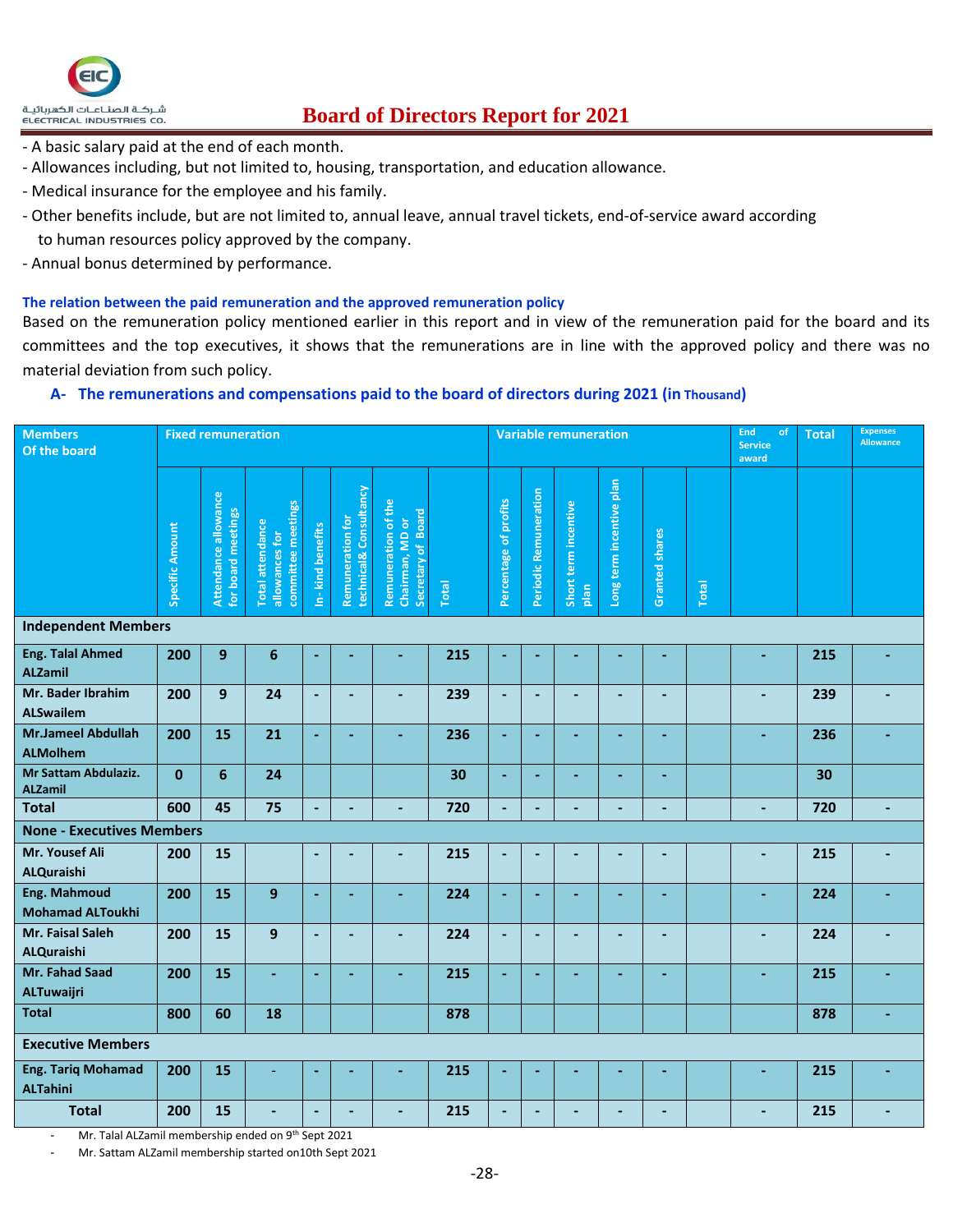

# $\frac{1}{2}$ شركـة الصناعـات الكعربائيـة **Board of Directors Report for 2021**

#### **B- Remunerations and compensations paid to the Committees members during 2021.**

| <b>Name</b>                                    | <b>Fixed remunerations</b><br><b>(Excluding session</b><br>attendance<br>allowances) | Session attendance<br>allowance. | <b>Total</b> |
|------------------------------------------------|--------------------------------------------------------------------------------------|----------------------------------|--------------|
| Audit committee                                |                                                                                      |                                  |              |
| Mr. Bader Ibrahim ALSwailem                    | 50,000                                                                               | 24,000                           | 74,000       |
| Mr. Sattam Abdulaziz ALZamil                   | 50,000                                                                               | 24,000                           | 74,000       |
| *Mr. Jameel Abdullah ALMolhem                  | 50,000                                                                               | 18,000                           | 68,000       |
| *Mr Abdulaziz Saud ALShabeebi                  |                                                                                      | 6,000                            | 6,000        |
| Total                                          | 150,000                                                                              | 72,000                           | 222,000      |
| <b>Remuneration &amp; Nomination Committee</b> |                                                                                      |                                  |              |
| Eng. Talal Ahmed ALZamil                       | 50,000                                                                               | 6,000                            | 56,000       |
| Eng. Mahmoud Mohamad ALToukhi                  | 50,000                                                                               | 9,000                            | 59,000       |
| Mr. Faisal Saleh ALQuraishi                    | 50,000                                                                               | 9,000                            | 59.000       |
| *Mr Jameel Abdullah ALMulhem                   | 0                                                                                    | 3,000                            | 3,000        |
| Total                                          | 150,000                                                                              | 27,000                           | 177,000      |

\* Mr. Jameel ALMolhem membership at Audit Committee ended on 9th of Sept2021

\*Mr. Abdulaziz ALShabeebi membership at Audit Committee started on 10th Sept2021

\* Mr. Talal ALZamil membership at Remuneration & Nomination Committee ended on 9th Sept2021

\*Mr. Jameel ALMolhem membership at Remuneration& Nomination Committee started on 10th Sept2021

#### **C- Remunerations of Senior executives during 2020.**

## **The following table shows the remuneration paid to Senior Executives, including the CEO and CFO for the year ended in 31 December 2021 (amounts in thousands, SR):**

| <b>Senior Executives</b>                | <b>Fixed Remuneration</b> |                |                            | <b>Variable Remuneration</b> |                                           |                    |                           | End.<br>of<br>services<br>award | Total<br>Remuneration<br><b>For Board</b><br><b>Executives</b><br>If any | Total |  |     |       |
|-----------------------------------------|---------------------------|----------------|----------------------------|------------------------------|-------------------------------------------|--------------------|---------------------------|---------------------------------|--------------------------------------------------------------------------|-------|--|-----|-------|
| <b>Five Senior</b><br><b>Executives</b> | Salaries                  | ances<br>Allow | nefits<br>ق<br>짇<br>چ<br>Ξ | Total                        | ation<br>ω۱<br>Periodic<br>Ē<br><b>Re</b> | rofits<br>$\Delta$ | ō<br>Short<br><u>Ince</u> | nela<br>incentive<br>靊<br>Long  | 핆<br>gra<br>res<br>Shai                                                  | Total |  |     |       |
| <b>Total</b>                            | 4,263                     | 1,363          |                            | 5,626                        | 929                                       | ٠                  |                           |                                 |                                                                          | 929   |  | 200 | 6,755 |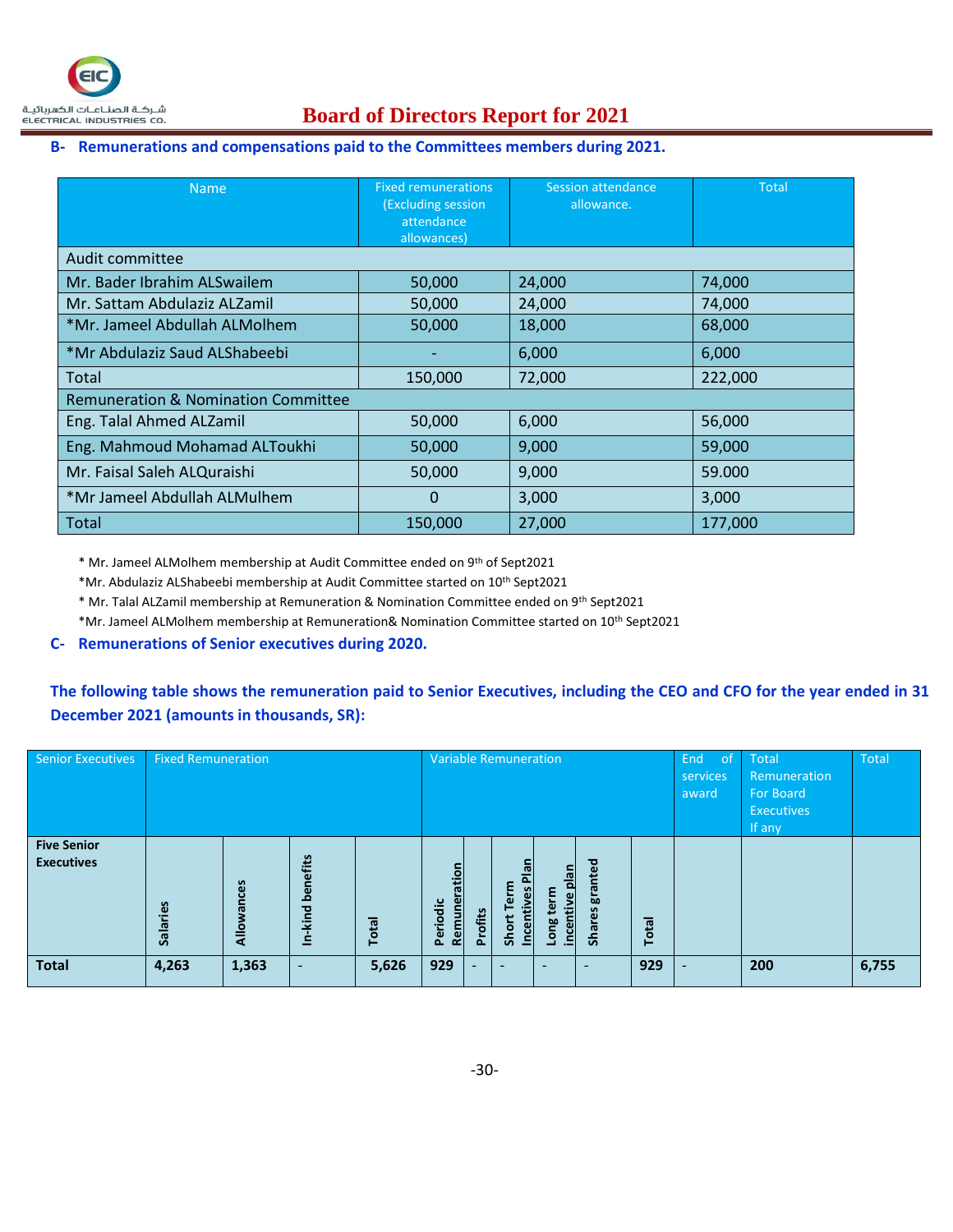

## **27-** Waiver of Remuneration

No members of the board of directors or senior executives of the company has made any waiver of any remuneration.

**28-** Waiver of dividends

No shareholder of the Company has waived any rights to dividends.

29- Paid and Outstanding Statutory Payment during 2021

#### **The below table shows the values of the paid and outstanding statutory payments and a brief description:**

| <b>Statement</b>   | 2021               |                   | A brief description             | <b>Reasons</b>                      |  |  |
|--------------------|--------------------|-------------------|---------------------------------|-------------------------------------|--|--|
|                    | <b>Paid during</b> | Due and not paid  |                                 |                                     |  |  |
|                    | the year           | at the end of the |                                 |                                     |  |  |
|                    |                    | year              |                                 |                                     |  |  |
| Zakat              | 12,007,452         | 13,496,451        | ZAKAT provisions for 2021       | The due sums will be paid           |  |  |
|                    |                    |                   |                                 | during 2022.                        |  |  |
| <b>VAT</b>         | 56,128,831         | 10,214,409        | VAT provisions for Dec 2021     | The due sums were paid              |  |  |
|                    |                    |                   |                                 | 2022                                |  |  |
| <b>GOSI</b>        | 7,383,134          | 731,238           | GOSI Provision for Dec 2021     | The due sums were paid              |  |  |
|                    |                    |                   |                                 | during Jan. 2022                    |  |  |
| Labor Office &     | 928,728            |                   | Labor Office Fees and expenses  | ٠                                   |  |  |
| passport           |                    |                   | for visa and Iqama renewal.     |                                     |  |  |
| <b>Custom Fees</b> | 7,823,855          | 720,000           | Customs duties for the imported | <b>Differences</b><br>for<br>Custom |  |  |
|                    |                    |                   | raw materials                   | duties for previous years.          |  |  |

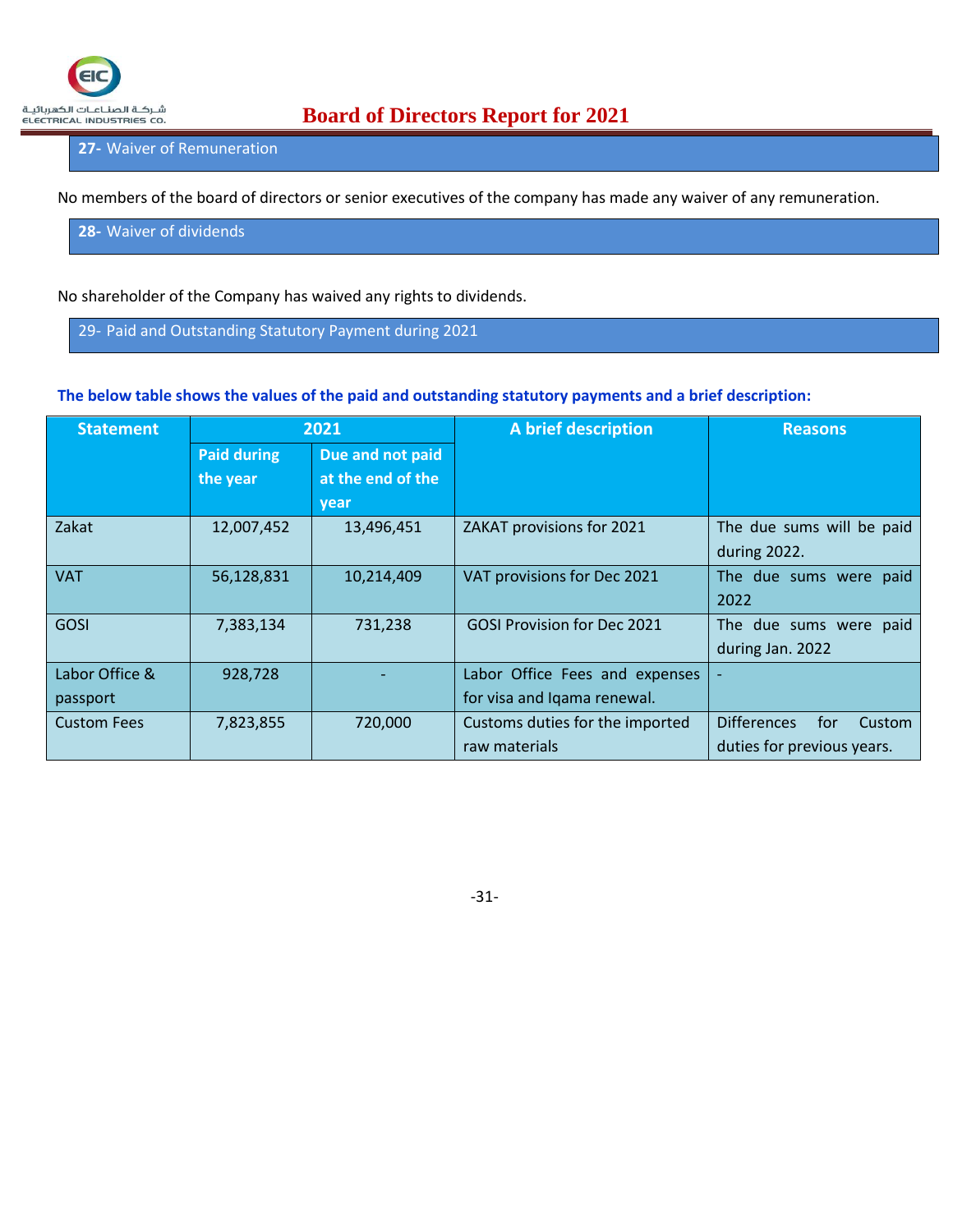

**30- A statement of a value of any investment made or any reserves set up for the benefit of the employees of the Company.**

**The following table shows the reserves and the investment set for the benefit of the employees.**

| <b>Statement</b>     | The amount  |
|----------------------|-------------|
| End of Service award | 80,528,000  |
| Bonus Shares program | 13.,800,000 |

**31-** The Board of Directors declarations.

The Board of directors acknowledges the following:

- The accounting records were properly prepared.
- The internal control system was founded and implemented effectively
- There are no doubts on the company's ability to continue business.

**32-** The External Auditors report reservations of the annual financial statement.

The auditor's report shows that the consolidated financial statements are free from any material misstatements and any reservation towards it**.**

**33-** The Board of Directors recommendation to replace the External Auditor before the end of its term.

The board of directors has not issued a recommendation to change the external auditor before the expiry of the term which he was appointed.

**34-** The Audit Committee's recommendation on the need for appointing an Internal Auditor

The company has already appointed Internal auditor and there is no recommendation from the Audit committee.

**35-** The Audit Committee's recommendations with conflict with the Board resolutions with regard to the appointment of the external auditor and determination of his fees.

There is no conflict between the recommendations of the audit committee and the resolution of the board of directors, which included the appointment of the external auditor and determination of his fees.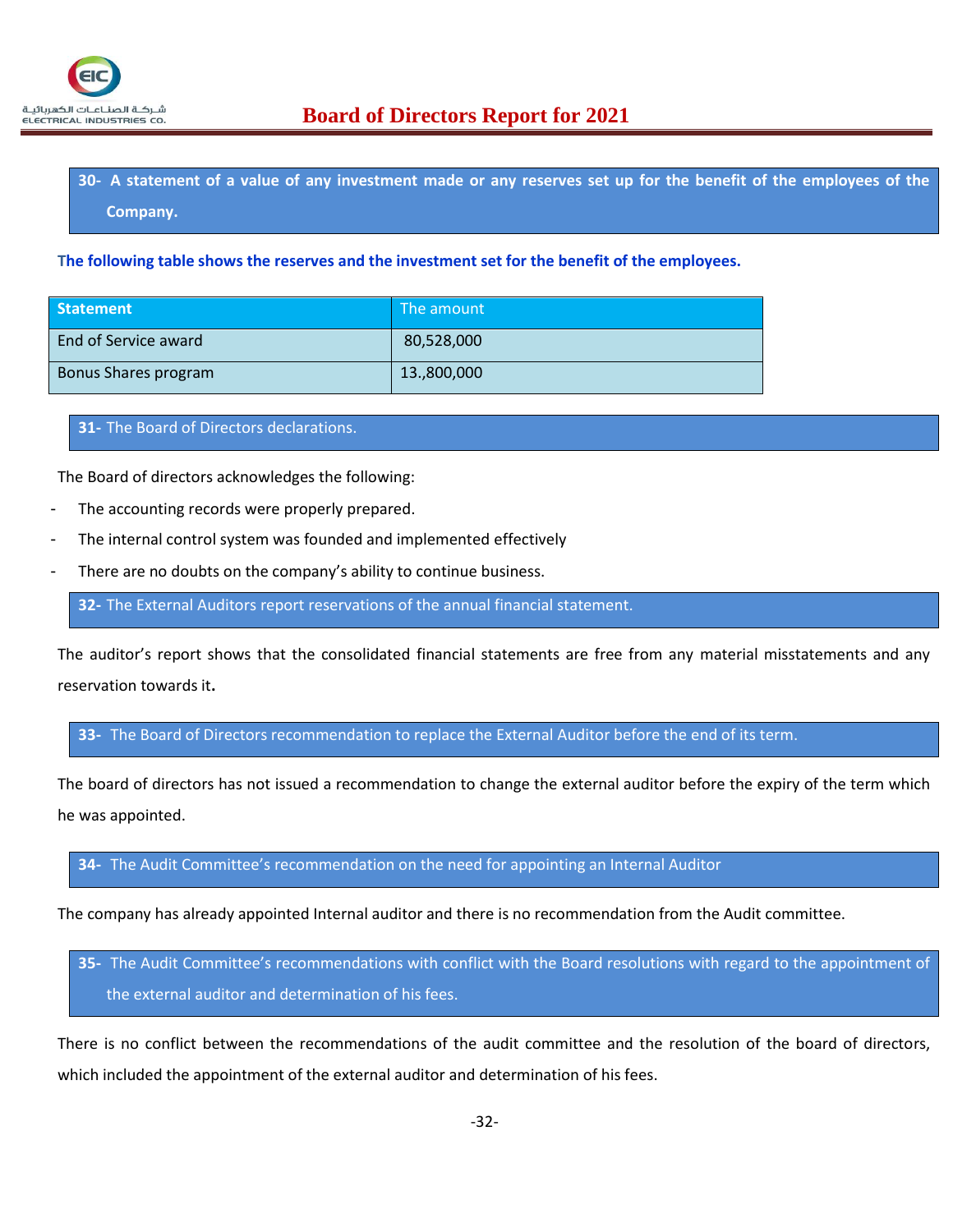

**36-** A brief description of the competencies and duties of the committees.

#### **A- Audit Committee**

According to its charter, the Audit committee shall compromise from three to five none- executive members, at least one should be independent. The members are nominated by the board of directors and appointed by the general assembly of the shareholders**.** The General Assembly in its meeting held on 7th Sept 2021 has approved the formation of the Audit Committee for the current term which started on 10 Sept 2021**.**

**The following table lists the committee members, their membership type and their attendance in the meetings held during 2020.**

| <b>Name</b>             | <b>Position</b> | 1 <sup>st</sup> Meeting                              | 2 <sup>nd</sup> Meeting | 3rd Meeting | 4 <sup>th</sup> Meeting | 5 <sup>th</sup> Meeting | 6 <sup>th</sup> Meeting | 7 <sup>th</sup> Meeting | 8 <sup>th</sup> Meeting | <b>Total</b> |
|-------------------------|-----------------|------------------------------------------------------|-------------------------|-------------|-------------------------|-------------------------|-------------------------|-------------------------|-------------------------|--------------|
|                         |                 | 15/3/2021                                            | 30/3/2021               | 3/5/2021    | 10/5/2021               | 18/5/2021               | 10/8/2021               | 20/10/2021              | 9/11/2021               |              |
|                         |                 |                                                      |                         |             |                         |                         |                         |                         |                         |              |
| Mr. Bader ALSwailem     | Chairman        |                                                      |                         |             |                         |                         |                         |                         |                         |              |
| Mr. Sattam ALZamil      | <b>Member</b>   |                                                      |                         |             |                         |                         |                         |                         |                         | 8            |
| Mr. Jameel ALMolhem     | Member          | His membership ended<br>on 9 <sup>th</sup> Sept 2021 |                         |             |                         |                         | 6                       |                         |                         |              |
| Mr Abdulaziz ALShabeebi | Member          | His membership started on 10 Sept 2021               |                         |             |                         |                         |                         |                         |                         |              |

#### **Audit Committee's main tasks.**

- 1- Analyzing the Company's Interim and annual financial consolidated statements before presenting to the board and providing its opinion and recommendation to ensure their integrity, fairness, and transparency.
- 2- Providing its technical opinion as per request from the board regarding whether the board's report and the company's financial statement are fair, balanced, and understandable.
- 3- Investigate accurately any issues raised by the Company CFO or the External auditor.
- 4- Reviewing the accounting estimates in respect of significant matters that are contained in the financial statements.
- 5- Reviewing the accounting policies adopted by the Company and providing its opinion and recommendation to the board thereon.
- 6- Study and review the Company's internal and financial control systems and risk management system.
- 7- Analyzing the internal audit reports and following up the implementation of the corrective measures in respect of the remarks made in such reports.
- 8- Monitoring and overseeing the performance and activities of the Internal auditor and internal audit department.
- 9- Recommend to the board on the nomination or termination of services and fees of the external auditors,
- 10- Ensuring the independence of the external auditor, its objectives, fairness, and effectiveness of the audit activities, taking into account the relevant rules and standards.
- 11- Reviewing the plans of the External auditor and its activities and ensuring that it does not provide any technical or administrative works that are beyond its scope of work and provide its opinion thereon.
- 12- Reviewing the external auditor's reports and its comments on financial statement and following up the procedure taken in connection therewith.
- 13- Ensuring the company's compliance with the relevant laws and regulations, policies, and instructions.
- 14- Reviewing the findings of reports of the supervisory authorities and ensuring that the company has taken the necessary action in connection therewith.
- 15- Reviewing the contacts and transactions that company intends to conclude with the related parties and provide its recommendation to the board in connection therewith.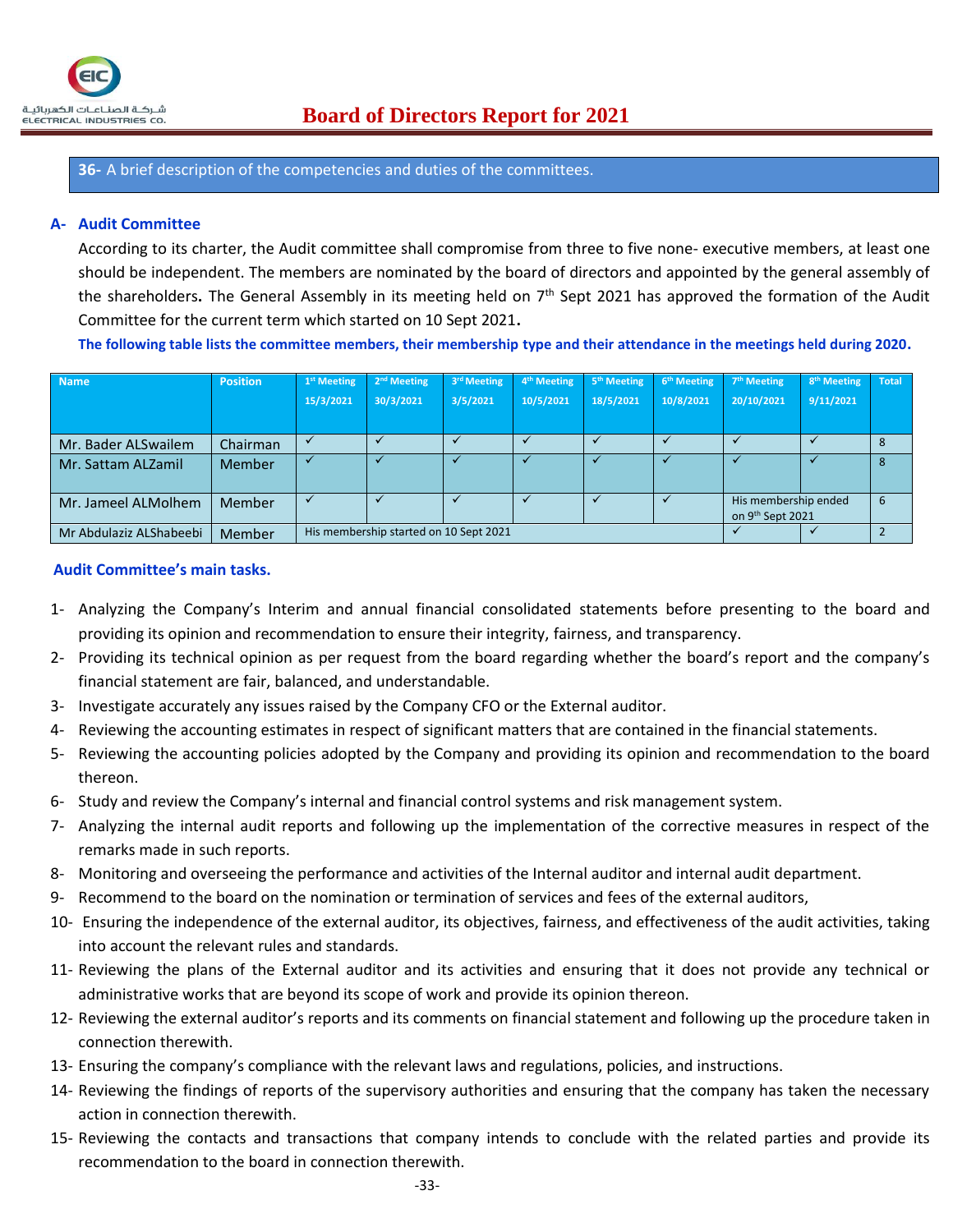

### **B- Remuneration and Nomination Committee:**

According to its charter, Remuneration and nomination committee shall compromise three to five none – executive members of the board, at least one should be independent. The members are appointed by the board**.** The board has appointed the members of the committee for the current term which stared on 10 Sept2021.

The following table lists the committee members, their membership and their attendance in the meetings held during 2021.

| Name                        | Membership                     | The attendance record   | <b>Total</b>            |                           |   |
|-----------------------------|--------------------------------|-------------------------|-------------------------|---------------------------|---|
|                             |                                | 1 <sup>ST</sup> Meeting | 2 <sup>nd</sup> Meeting | 3rd Meeting               |   |
|                             |                                | 27/1/2021               | 29/7/2021               | 20/10/2021                |   |
| Eng. Talal Ahmad ALZamil    | Chairman for the previous Term |                         |                         | $\boldsymbol{\mathsf{x}}$ |   |
| Mr Jameel A. ALMolhem       | Chairman for the current term  | $\mathsf{x}$            | $\mathsf{x}$            |                           |   |
| Eng. Mahmoud M. ALToukhi    | <b>Member</b>                  |                         |                         |                           | 3 |
| Mr. Faisal Saleh ALQuraishi | <b>Member</b>                  |                         |                         |                           | 3 |

**\***Mr. Talal AZamil membership ended on 9th Sept 2021

\*Mr. Jameel ALMolhem membership started on 10th of Sept 2021

#### **Remuneration and Nomination committee's main task:**

- 1- Preparing a clear policy for remunerations of the board and its committees and the executive management and presenting such policy to the board in preparation for approval from the general assembly.
- 2- Clarifying the relation between the paid remunerations and the adopted policy and highlighting any material deviation from that policy.
- 3- Periodical review of the remuneration policy and assessing its effectiveness in achieving its objectives.
- 4- Recommend to the board in respect of the remuneration of its members, committee members and senior executives.
- 5- Suggesting a clear policies and standards for membership of the board and executive management.
- 6- Recommend to the board for the nomination or re- nomination of its members in accordance with the approved policy.
- 7- Preparing a description of the capabilities and qualifications required for membership of the board and executive management positions.
- 8- Annual review of the skills and expertise required of the board members and the executive management.
- 9- Review the structure of the board and executive management and provide recommendation regarding changes that may made to such structure.
- 10- Annually ensuring the independence of independent directors and the absence of any conflicts of interest if a board member also acts a member of the board of directors in another company.
- 11- Provide job description for the executive, non executive and independent directors and senior executive management.
- 12- Setting procedures to be followed if the position of a member of the board or senior executive becomes vacant,
- 13- Determine the strengths and weakness of the board and recommend solutions.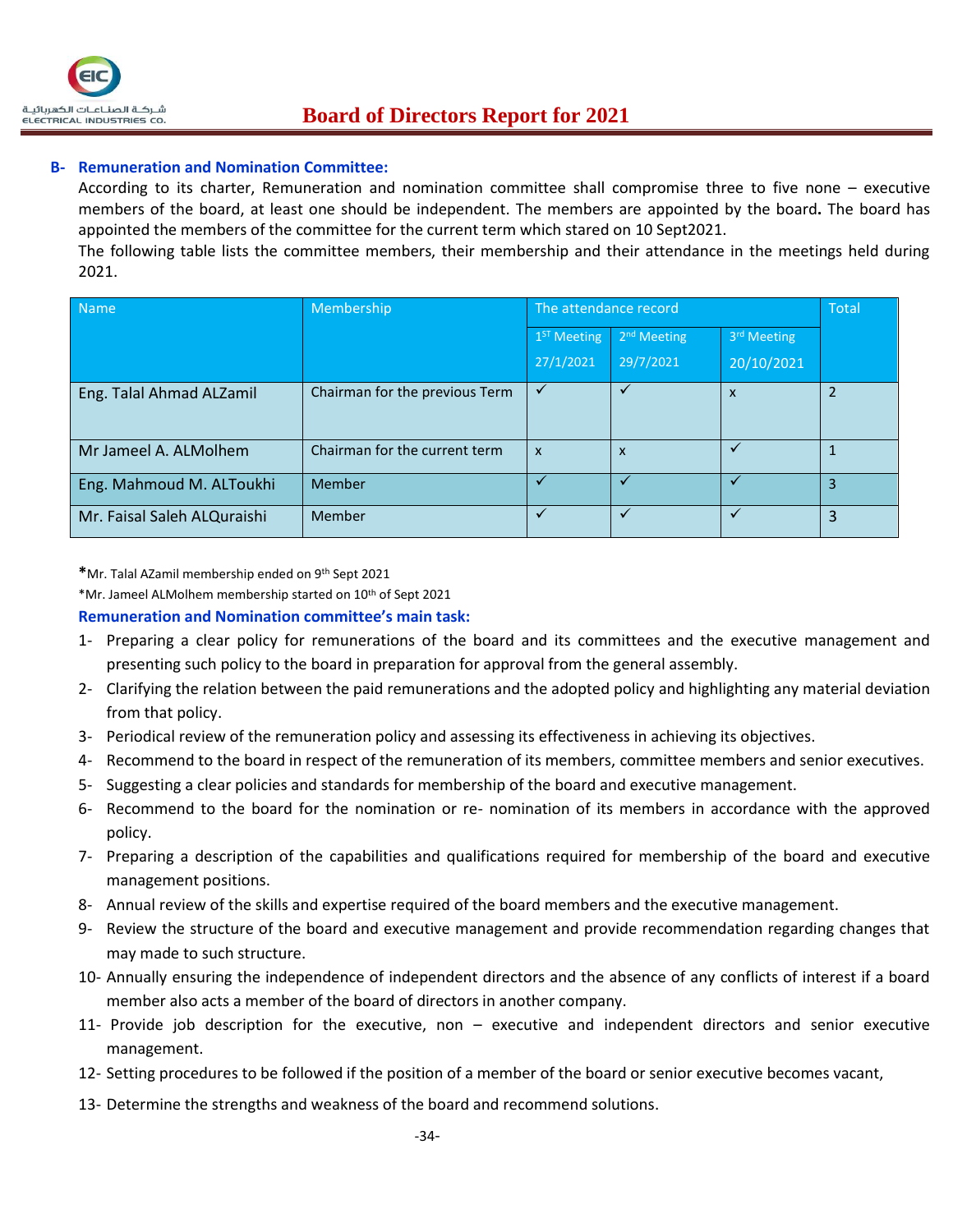#### **37-** Any punishment, penalties, precautionary procedures, or preventive measures imposed on the Company.

There are no penalties, disciplinary actions, precautionary measures, or restrictions imposed on the company by the competent body or by any other supervisory organization or legal body**.**

#### **38-** The results of the Annual review of the effectiveness of the internal controls procedures of the Company.

The internal audit department carries out planned audits to verify the effectiveness of the internal control system in protecting the company's assets, assessing business risks, measuring performance efficiency and the integrity of financial reports. The Audit Committee also confirmed that the Internal Audit department had implemented the agreed audit plan, and the external auditor had completed his work professionally and independently and had accessed all the data and documents required to perform his duties.

The Audit committee has also reviewed the procedures taken by the Internal Audit Department and the management to study the observations and to correct them in coordination with the concerned departments. The internal audits referred to did not show any fundamental weakness in the company's internal control systems. The Audit Committee periodically informs the Board of Directors of the activities and functions of the Committee**.**

#### **39-** Communication with the shareholders'

The company gives great attention to its shareholders by informing them of the company's performance and activities during the year through the annual board report, as well as constantly informing them of any major developments that have an impact on its financial position and to the extent that it does not harm the interests of the company to enable them to exercise their rights and make sound decisions. The disclosure of information through (Tadawul) website and the company's website shall be in accordance with the approved disclosure policy.

# **40-** The procedures taken by the board to inform its members, especially the none executives of the shareholder's suggestions and remarks on the company and its performance.

The Board of Directors is being informed of the inquiries and suggestions of the shareholders about the company and its performance, especially those received during General Assembly meetings. All questions and inquiries are answered during the meetings and recorded in the minutes of meeting. The board of director's charter also stipulates that member of the board must attend general assembly meetings and not be absent except with a legitimate excuse, in order to listen to the comments of the shareholders and their suggestions about the company and its performance**.**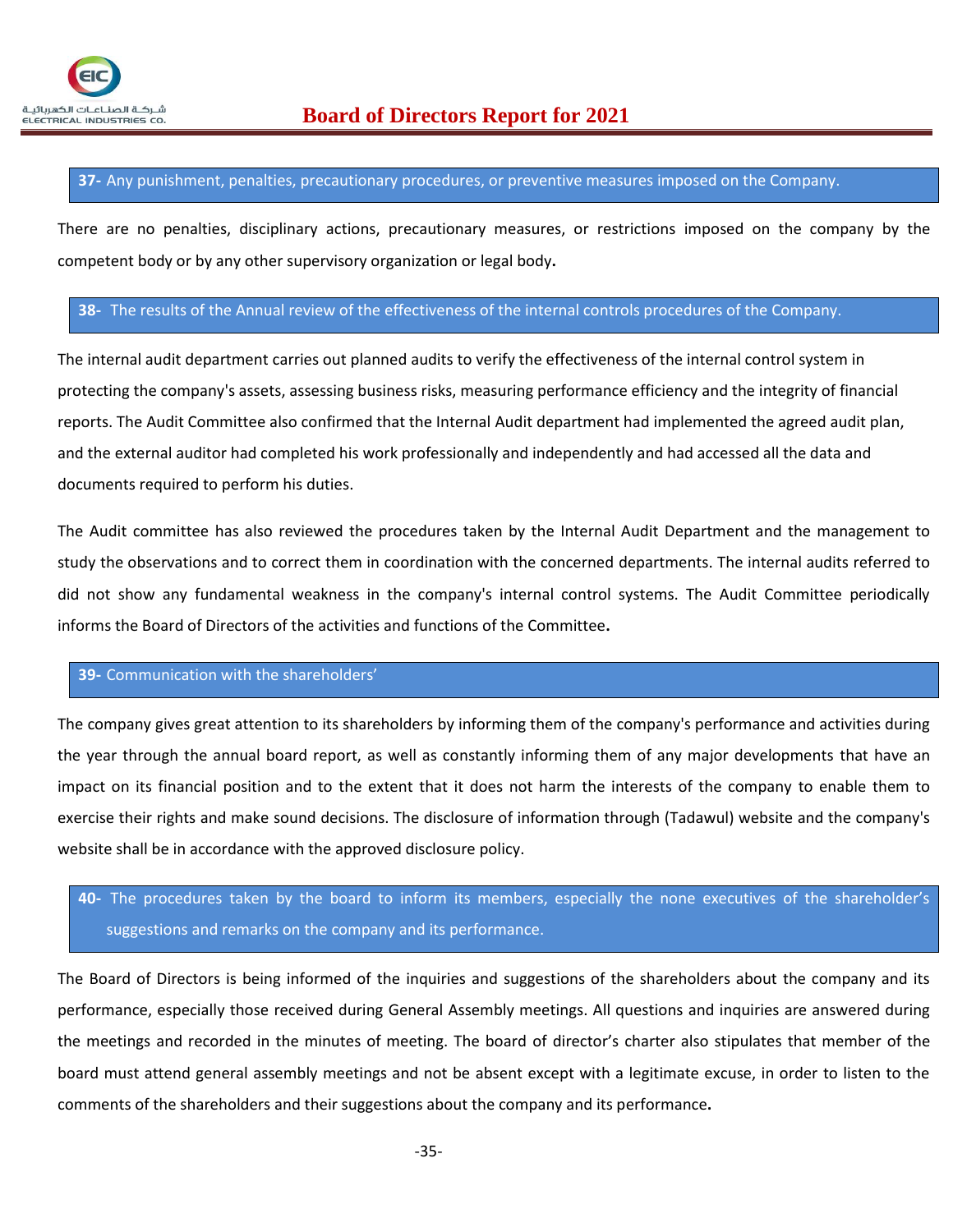## **41- Disclosure of the details of treasury shares held by the Company and the details of use such shares.**

| No of treasury<br>shares retained by<br>the company | <b>Value</b>  | Date of retaining | Details of usage                                                  |
|-----------------------------------------------------|---------------|-------------------|-------------------------------------------------------------------|
| 500,000                                             | SR 13,800,000 | 15/10/2019        | The shares will be allocated to the incentive's<br>shares program |

#### **42- Governance of the Company**

#### **The company is complying with all the provision stated in the corporate governance manual issued by CMA except for the following articles:**

| <b>Article Number</b>                                              | <b>Description of the article</b>                                                                                                                                                                                                                               | <b>Explanation</b>                                                                                                                                                                                                                                                                                                                                                                                                                                                                                                                         |
|--------------------------------------------------------------------|-----------------------------------------------------------------------------------------------------------------------------------------------------------------------------------------------------------------------------------------------------------------|--------------------------------------------------------------------------------------------------------------------------------------------------------------------------------------------------------------------------------------------------------------------------------------------------------------------------------------------------------------------------------------------------------------------------------------------------------------------------------------------------------------------------------------------|
| Article 41<br>Assessment of the<br>board                           | The means used by the board to assess its<br>performance, its members and committees<br>and the external body which conducted the<br>assessment and its relationship with the<br>company.                                                                       | <b>Guiding article</b><br>The board will study in the future to comply with this<br>article.                                                                                                                                                                                                                                                                                                                                                                                                                                               |
| Article 71<br>Formation of Risk<br>Management<br>Committee         | The board shall by resolution form a<br>committee to be named "risk management<br>committee"                                                                                                                                                                    | <b>Guiding article</b><br>The board has formed internal committee from the<br>management to identify the risks encountering the<br>company and to set out the required controls and<br>procedures that mitigate such risks. The committee shall<br>submit periodical reports for its activities to the audit<br>committee.                                                                                                                                                                                                                 |
| Article 87<br>Social responsibly                                   | The General Assembly, based on the board<br>recommendation, shall establish a policy<br>that guarantees a balance between its<br>objectives and those of the community for<br>the purposes of developing the social and<br>economic conditions of the community | <b>Guiding article</b><br>The Board does not see a need for that as it has adopted a<br>policy to regulate the relationship with stakeholders, which<br>includes the social responsibility of the company, and the<br>policy has stated that the company's responsibility towards<br>society is not limited to the sale of products but extends<br>beyond that. The company is keen to provide its customers<br>with high quality products with the highest levels of safety.                                                              |
| Article 88<br><b>Social Initiatives</b>                            | The board shall establish programs and<br>determines the necessary methods for<br>proposing social initiatives by the Co.                                                                                                                                       | <b>Guiding article</b>                                                                                                                                                                                                                                                                                                                                                                                                                                                                                                                     |
| Article 95<br>Formation of<br>Corporate<br>Governance<br>Committee | If the board form a Governance committee,<br>it shall assign to it the competences<br>stipulated in article 94                                                                                                                                                  | <b>Guiding Article</b><br>As per Article 50 of the Corporate Governance Regulations,<br>which stipulates that the Board shall form specialized<br>committees according to the company's needs and<br>circumstance so that it can perform its functions<br>effectively, therefore the Board deems that there is a need<br>to form a specialized committee for governance, as the<br>work of the Board and its committees are among the main<br>components of governance, each of which contributes to<br>the achievement of its objectives. |